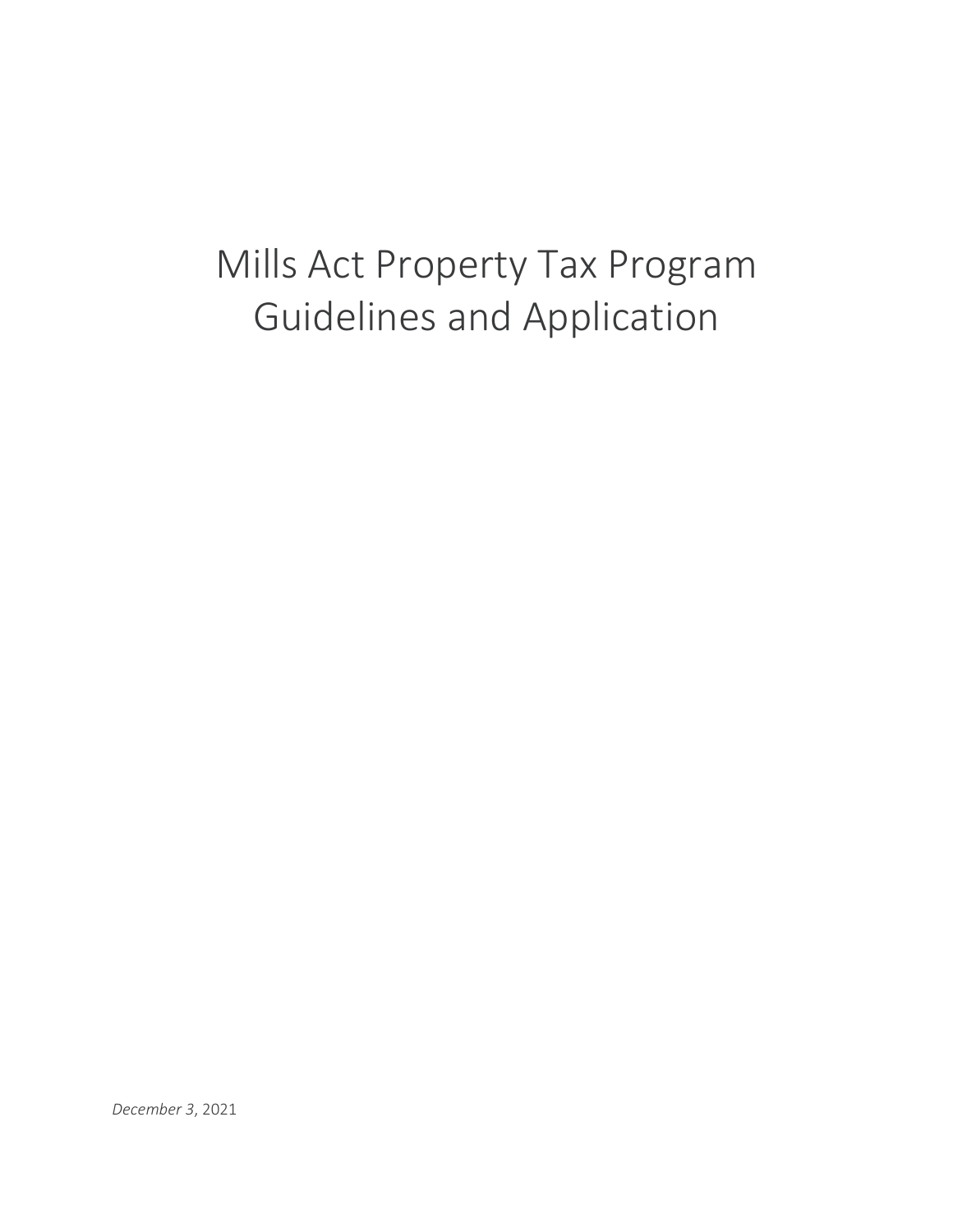# Table of Contents

| Appendix A: The Secretary of the Interior's Standards for Rehabilitation  13 |
|------------------------------------------------------------------------------|
|                                                                              |
|                                                                              |
|                                                                              |
|                                                                              |
|                                                                              |
|                                                                              |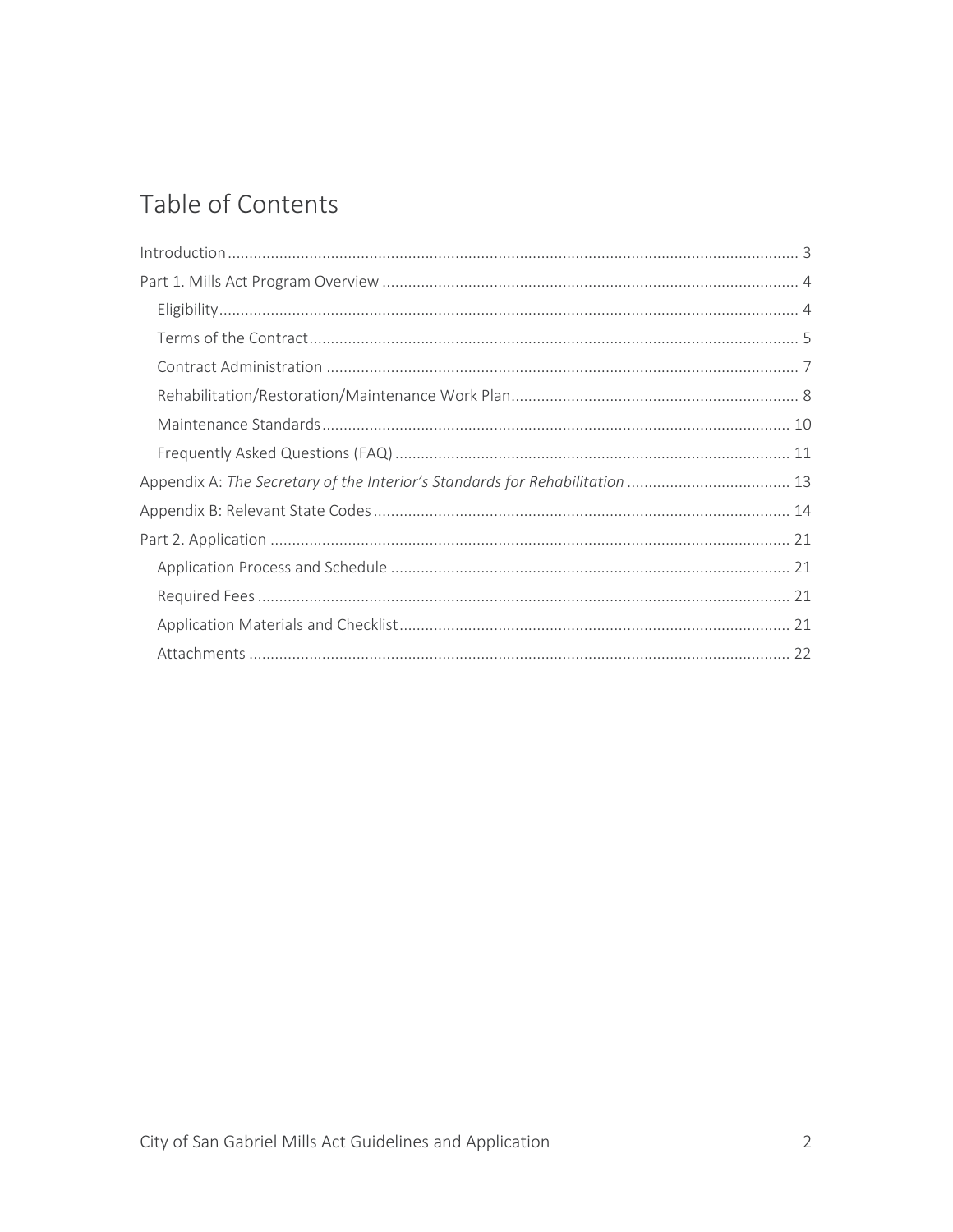### <span id="page-2-0"></span>Introduction

The Mills Act property tax program is for property owners who are actively rehabilitating their historic properties or have a plan to do so that is compliant with the *Secretary of the Interior's Standards for Rehabilitation* and the California Historical Building Code. This guide will assist owners in determining if they qualify for the Mills Act program and will instruct qualified owners on how to complete an application.

For applicants who are just starting their rehabilitation project, all work shall be completed within the first 10 years of the contract. Recently completed work (within the 12 months prior to application submittal) may be allowable as part of the rehabilitation/restoration/maintenance work plan. Owners who enter into a contract and do not rehabilitate or maintain the property are subject to the City cancelling the contract and the Los Angeles County Assessor collecting a penalty fee of 12.5% of the current fair market value of the property.

Mills Act applications are due by June 30 each year. Properties that are designated as historical resources at the local, state, and/or national levels are eligible for Mills Act contracts. Applicants who own properties not yet designated at the local, state, and/or national level may submit a designation application concurrent with their Mills Act application.

NOTE: Applicants are responsible for understanding all of the information contained in the Guidelines and Appendices. Please review the Application Requirements Check-Off List to ensure that you are submitting all of the required documents for the application.

If you have any questions, please contact:

City of San Gabriel Community Development Department Planning Division 425 S. Mission Drive San Gabriel, CA 91776 CommDevInfo@sgch.org 626-308-2806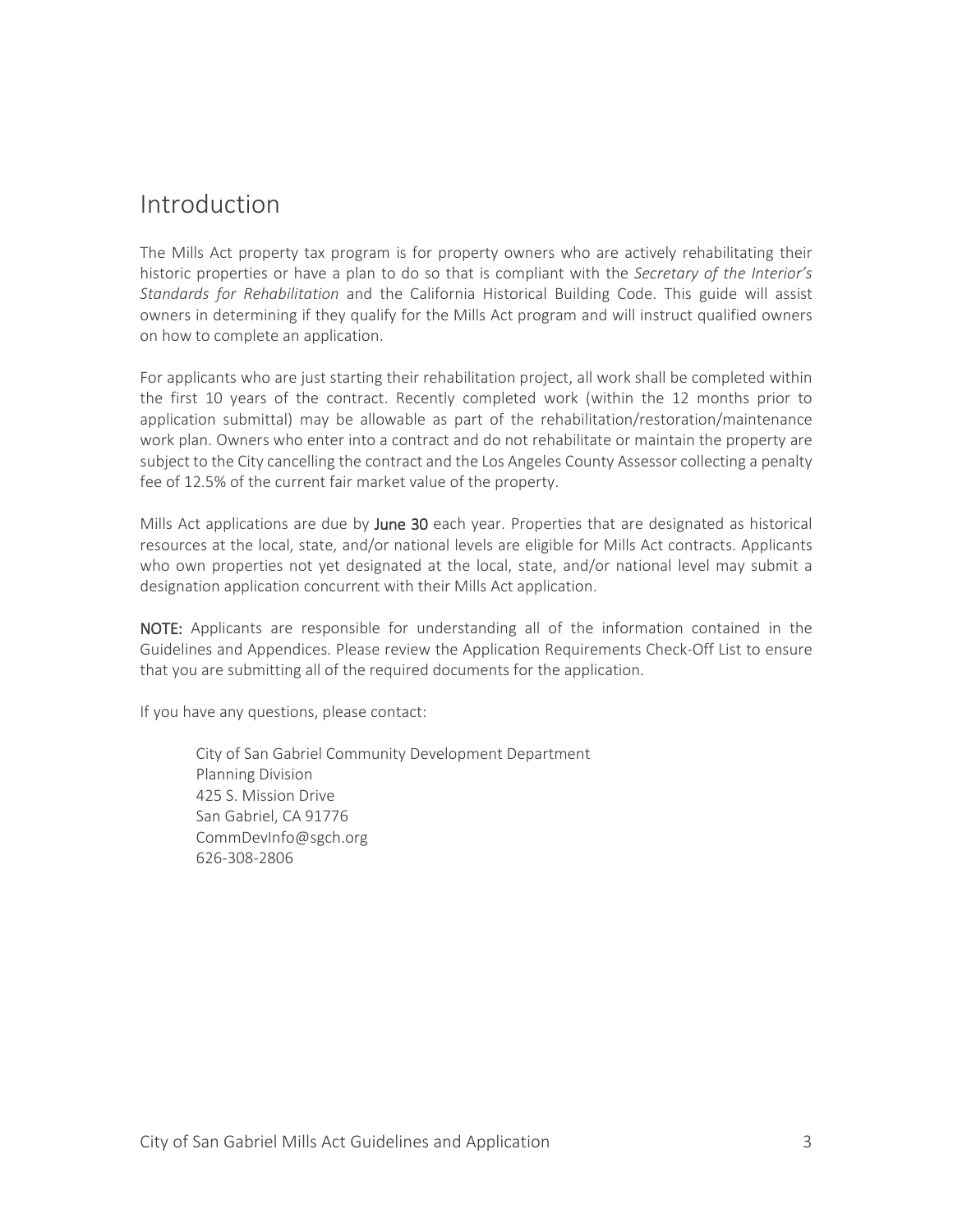## <span id="page-3-0"></span>Part 1. Mills Act Program Overview

The Mills Act (California Government Code, Article 12, Sections 50280-50290) is a California State law enacted in 1972 to encourage historic preservation. It grants local governments the authority to enter into contracts with owners of historic properties who agree to maintain and rehabilitate their properties in exchange for a reduction in local property taxes.

The Mills Act is not intended to be a subsidy for those seeking to remodel their property, or as a tool to assist with mortgage payments or other expenses. The purpose of the program is for the funds saved in property taxes to be used for the exterior rehabilitation and maintenance of the historic property. All work on the properties must conform to the *Secretary of the Interior's Standards for Rehabilitation* (See Appendix A) and the California Historical Building Code. The City will confirm owner compliance with the terms of their Mills Act Contract through annual reporting and inspection.

A Mills Act contract is executed for an initial term of 10 years. At the end of each year, the term is automatically extended by one year, thereby maintaining the 10-year term in perpetuity. If a property owner wishes to terminate the agreement, the contract would conclude at the end of the current 10-year period. If the contract is cancelled before the end of the 10-year term, the property owner is assessed a penalty fee (12.5% of the current fair market value of the property).

Participation in the Mills Act program is voluntary and is restricted to owners of designated historic properties.

This Application Guide is a summary of the Mills Act Historical Property Contract Program's features. The complete details of the program are described in the legal texts of California Government Code Sections 50280-50290 and California Revenue and Taxation Code Article 1.9, Sections 439-439.4 (See Appendix B).

#### <span id="page-3-1"></span>**Eligibility**

#### **What Properties are Eligible?**

Qualified historical properties under the Mills Act program include privately owned properties that are not exempt from property taxation. In order to participate in the Mills Act program, qualifying properties must be designated under at least one of the following registration programs, either individually or as a contributor to a historic district:

- City of San Gabriel Historic Landmark/Historic District Contributor
- National Register of Historic Places
- California Register of Historical Resources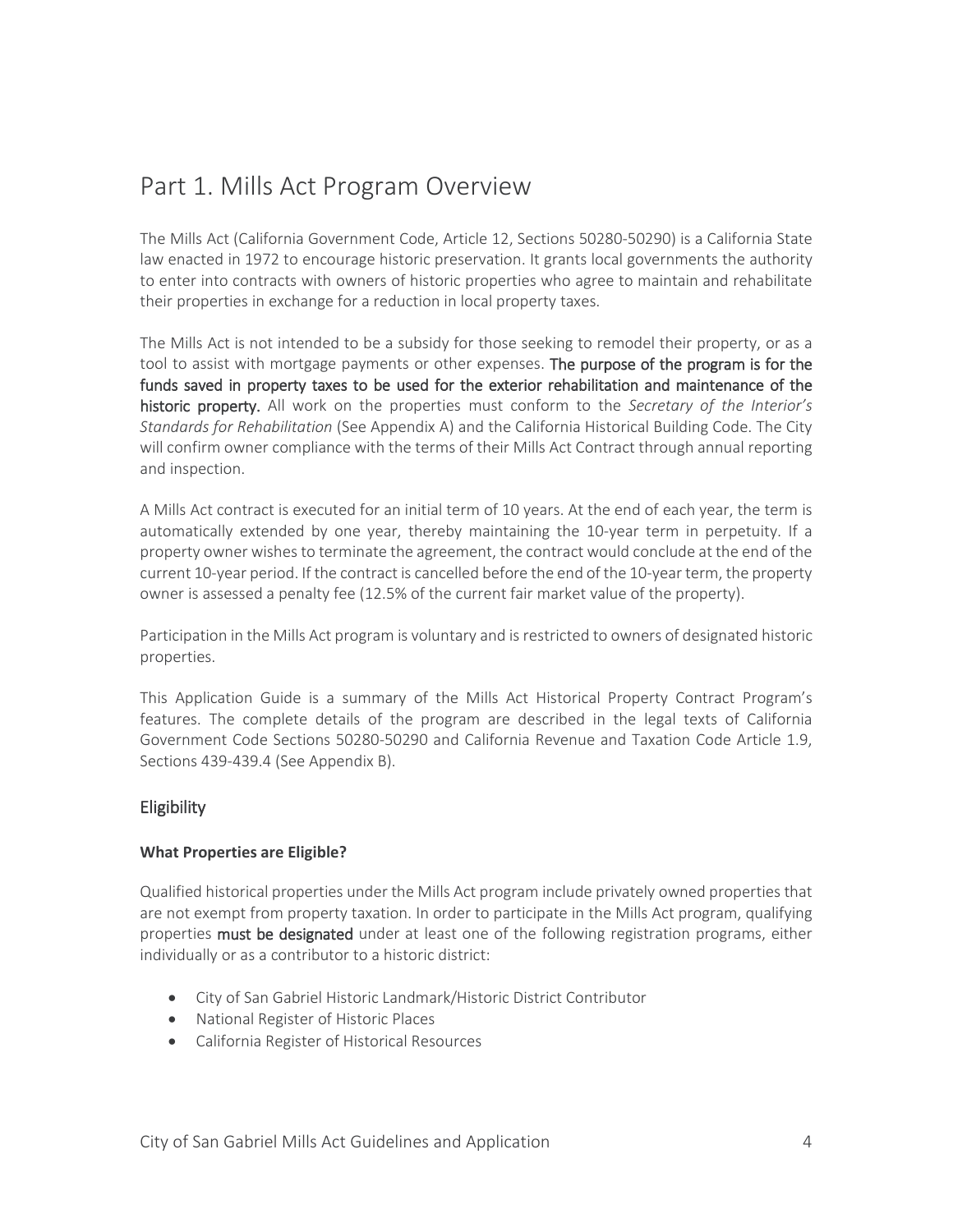Applicants who own properties not yet designated may submit a City of San Gabriel Historic Landmark application concurrent with their Mills Act application. See San Gabriel Preservation Ordinance, for information on the local designation process.

#### **What Properties are Ineligible?**

Properties that are not currently designated in the programs listed above are not eligible for a Mills Act contract, as are properties that do not pay taxes or are delinquent in the payment of taxes. Properties with outstanding code violations and/or correction notices issued by any divisions within the City of San Gabriel are also ineligible for Mills Act. All code violations and expired permits must be corrected before an application will be accepted. It is also important that the person/entity submitting the application retains ownership through contract recording. If not, the contract will be nullified by the City and County since the ownership on the recordation date will not match the ownership listed in the contract.

Owners of existing Mills Act contracts that are not fully in compliance may not submit new applications for additional properties.

#### <span id="page-4-0"></span>Terms of the Contract

#### **Duration of Contract**

The Mills Act contract is for a minimum term of 10 years. It automatically renews each year on its anniversary date, and a new 10-year term becomes effective. The contract runs in perpetuity with the land, and subsequent owners are bound by the terms and conditions of the contract.

#### **Renewal**

The City or property owner may choose not to renew a Mills Act contract for any reason. Unless the notice of nonrenewal is served by the owner at least 90 days prior to the renewal date or by the City Manager at least 60 days prior to the renewal date, one year shall automatically be added to the term of the contract.

Upon receipt by the owner of a notice from the City Manager of nonrenewal, the owner may make a written protest of the notice of nonrenewal. If either party serves notice of intent in any year not to renew the contract, the existing contract shall remain in effect for the balance of the period remaining since the original execution of the last renewal of the contract. Upon execution of the nonrenewal, the owner's Mills Act tax benefit reduces gradually on an annual basis. By year 10, the property owner will be paying the same tax they would have paid before entering the Mills Act contract.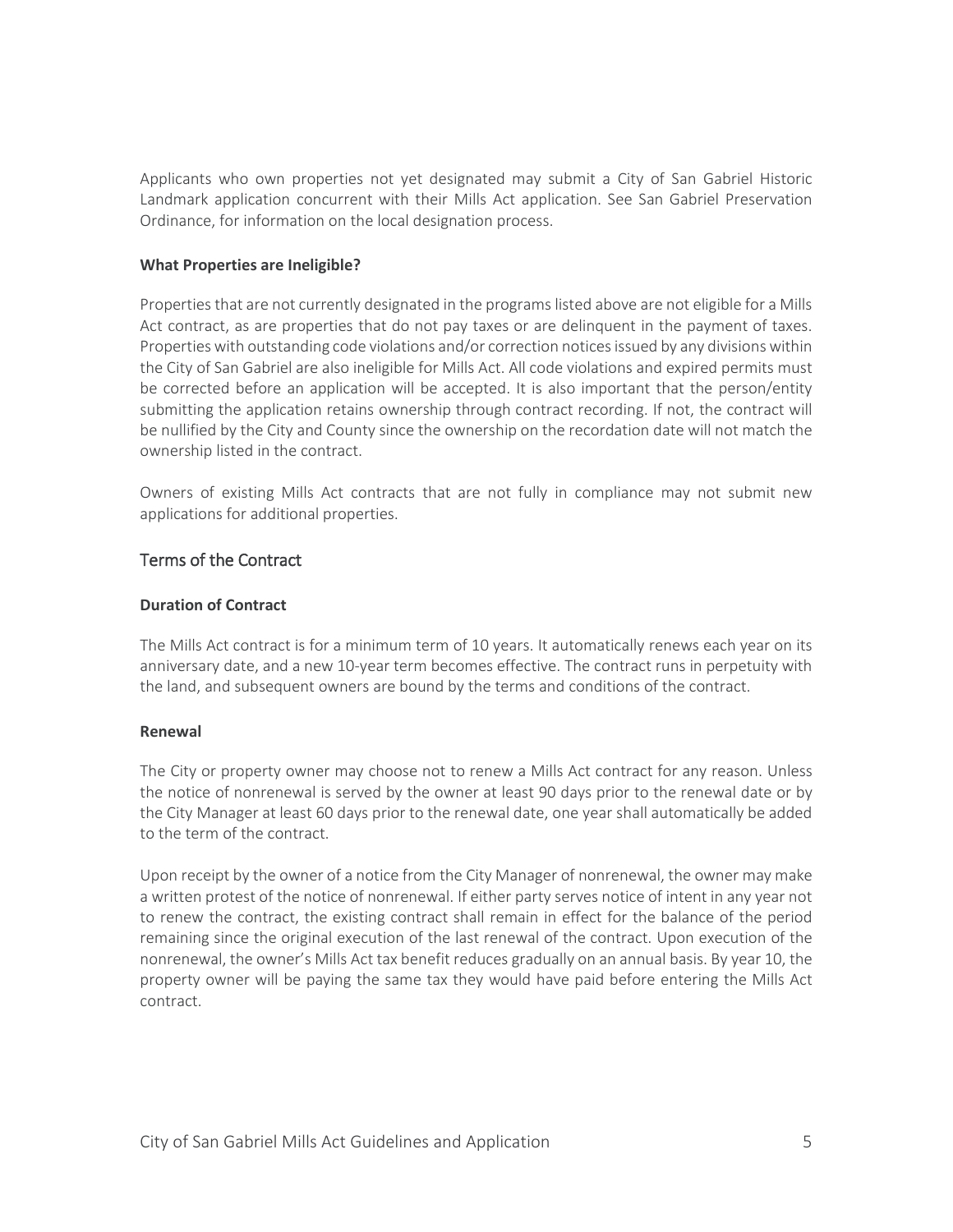#### **Alterations or Additions**

Any work performed on the property (exterior, public interiors, and grounds) must conform to the *Secretary of the Interior's Standards for Rehabilitation* and the California Historical Building Code. City planning staff shall review any proposed work for conformance with the *Standards* before work begins, and all necessary permits shall be obtained.

#### **Breach of Contract**

If the property owner is found to be in breach of contract, the City may cancel the contract whereupon the County Auditor-Controller collects a cancellation fee of 12.5% of the fair market value of the property as determined by the County Assessor.

#### **Potential Property Tax Savings**

A property owner has the potential to receive tax savings because their property taxes will be reassessed by the County Assessor using a prescribed Income Approach to Value instead of the standard Market Approach to Value. The income-based method, divided by a capitalized rate, determines the assessed value of the property. Generally, the income of an owner-occupied property (residence) is based on comparable rents to similar properties in the area, while the income amount on a commercial property is based on actual rent received.

Mills Act participants *may* receive substantial property tax savings of between 40% and 60%. However, savings can vary widely. All calculations are conducted by the County Assessor after contracts are signed. There is no guarantee of tax savings under a Mills Act contract, and the amount of property taxes under the program is unknown until after contracts are signed.

NOTE: Property owners with comparatively low property taxes, such as those benefitting from Proposition 13 limits on assessed value change over time, will not likely benefit from a Mills Act contract because the assessed value under the Mills Act will likely be higher than the current baseyear value of the property. In general, owners who benefit most from a Mills Act contract are those who have acquired their properties in the last 10 years.

#### **Transfer of Ownership**

<span id="page-5-0"></span>A Mills Act contract is attached to the property, and subsequent owners are bound by the terms and conditions of the contract. Subsequent owners are obligated to complete any work identified in the contract and perform required maintenance. It is incumbent upon the seller of a Mills Act property to disclose this fact to potential buyers.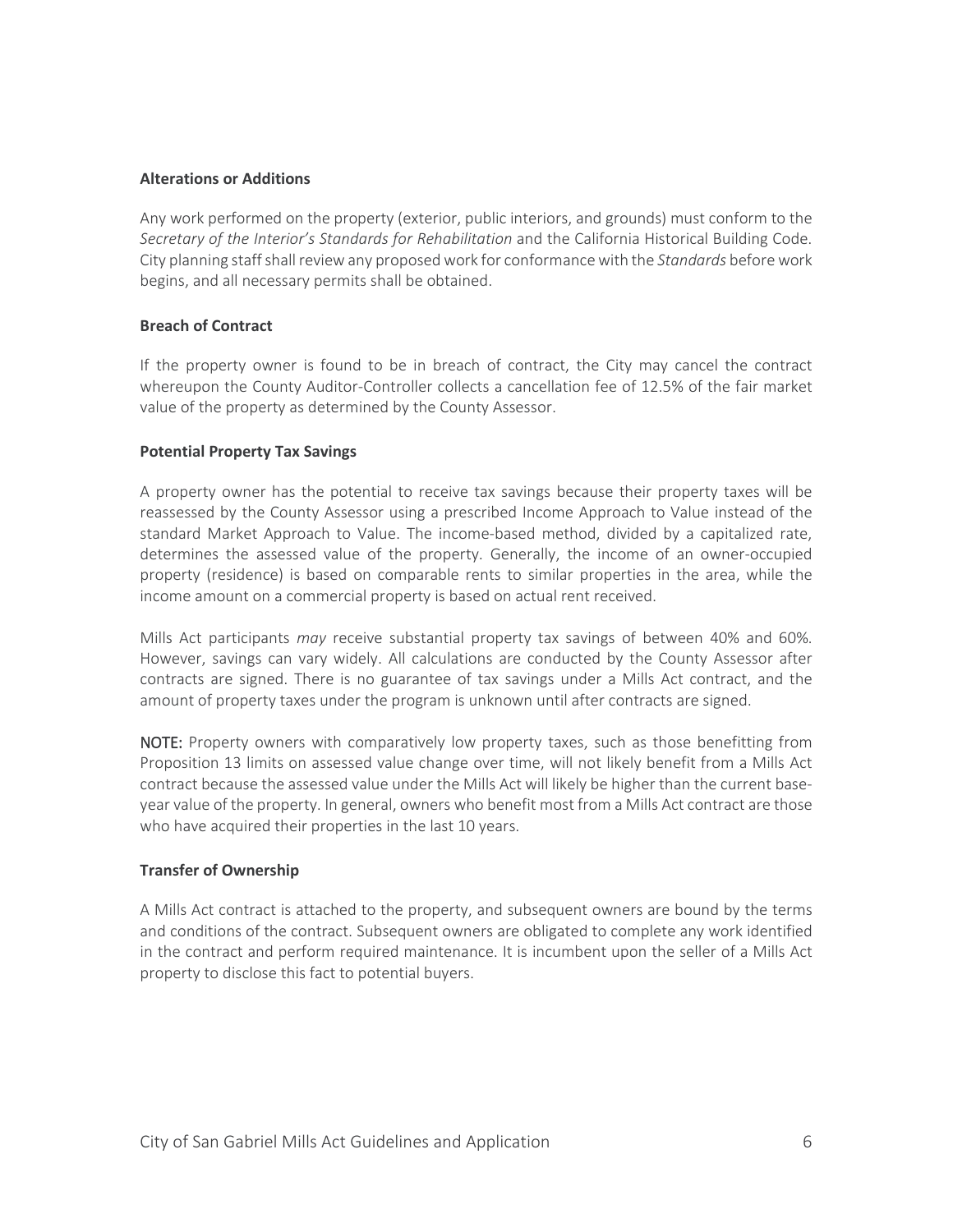#### Contract Administration

#### **Contract Recording and Property Reassessment**

If approved, the Mills Act contract for a property is submitted by the City to the County Assessor's Office for recordation on or before December 31. The recorded contract is received by the City in late January or early February, and a copy is mailed to the owner.

The County Assessor will reassess the property by June 30 of the year following the contract recording. The Assessor may request an Income and Expense Form from the property owner. The new assessment will be reflected on the subsequent property tax bill issued. There are no retroactive provisions.

#### **State Notification**

Within six months of recordation of the Mills Act contract, property owners are required to provide written notice to the State Office of Historic Preservation, stating that their property has entered into a Mills Act Historical Property Contract with the City of San Gabriel. Notification is submitted to:

Shannon Lauchner Mills Act/CLG Coordinator State Historian II [shannon.lauchner@parks.ca.gov](mailto:shannon.lauchner@parks.ca.gov) 916-445-7013

#### **Inspections and Monitoring**

The City conducts both pre-contract and annual inspections of the property to ensure compliance with the terms of the Mills Act contract. Pre-contract inspections are typically conducted between July and August following June 30 submittals of Mills Act contract applications. Based on the precontract inspection, Conditions of Approval may be required to address any conditions that do not conform to the *Secretary of the Interior's Standards for Rehabilitation.*

Annual inspections are conducted by City staff, or a qualified historic preservation consultant contracted by the City, to monitor properties for compliance with the terms of the contract, including progress of the specified rehabilitation and/or maintenance. Inspections will primarily be conducted from the sidewalk and will evaluate everything that is visible from the public right-ofway. In certain circumstances where the Mills Act contract includes significant, publically accessible interior spaces (i.e. a historic hotel lobby or restaurant), interiors will be inspected as well. Inspections are ongoing for the life of the contract and will continue after all work specified in the agreement has been completed as long as the contract agreement is in effect.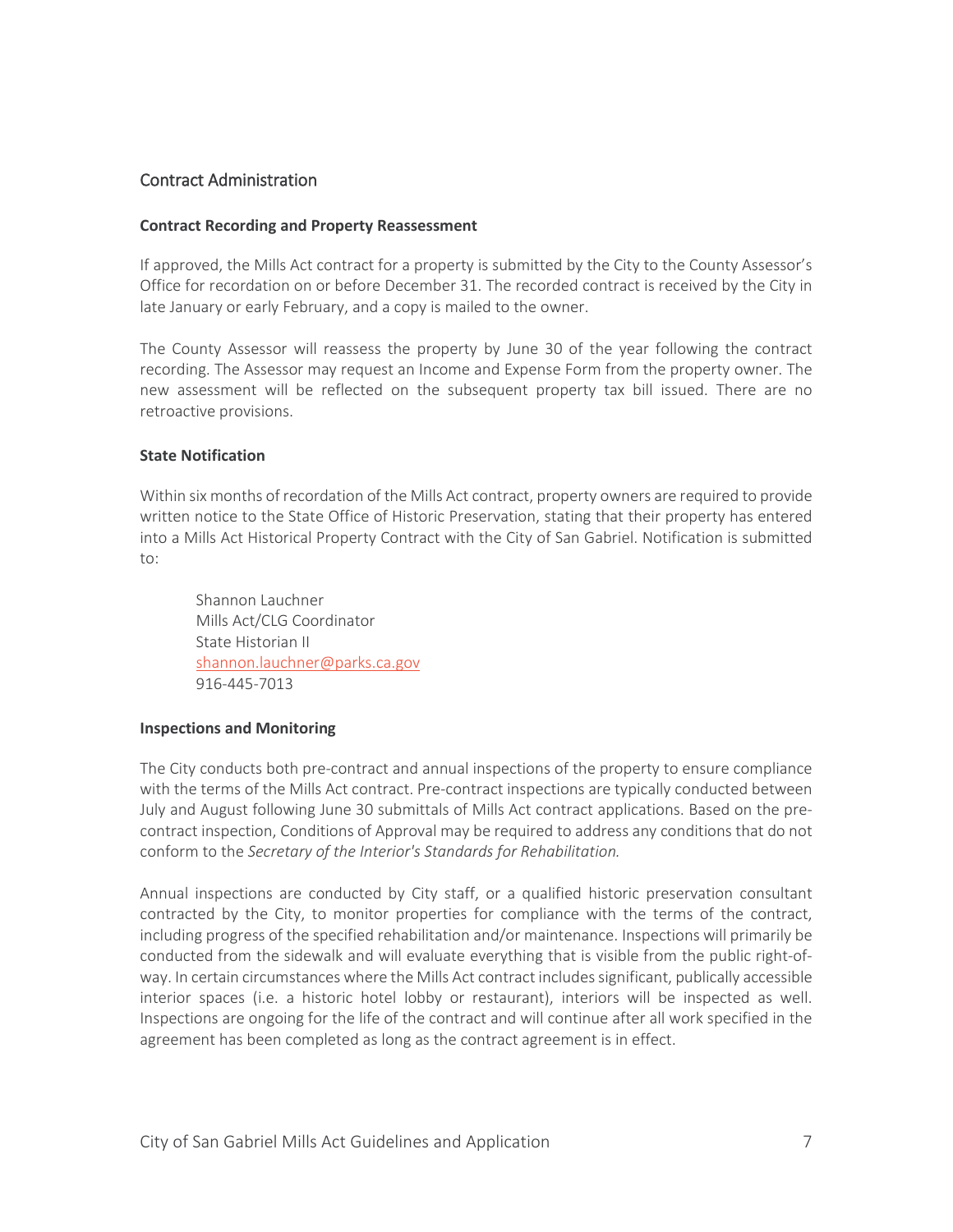Following the inspection, Mills Act property owners will receive a letter by mail, notifying them of the inspection results and explaining whether or not they are in compliance. If at any point during the term of the contract the property is deemed noncompliant, the owner will be given a reasonable deadline to make the improvements, with an extension granted if the owner has shown good faith efforts to make the improvements.

#### <span id="page-7-0"></span>Rehabilitation/Restoration/Maintenance Work Plan

All Mills Act contracts require a minimum 10-year work plan indicating how the tax savings will be reinvested into the rehabilitation, restoration, and/or ongoing maintenance of the property. The work plan does not serve as an official permit or approval of each individual item. The property owner is responsible for obtaining all necessary approvals and permits for work plan items prior to making any changes to the property and completing the work. Any work performed to the property's exterior, or to specified interior features and spaces, must conform to the *Secretary of the Interior's Standards for Rehabilitation* and the California Historical Building Code.

Allowable work plan items are typically restricted to work on the exterior of the property, systems of the building (such as plumbing, seismic reinforcement, or electrical work), and visible property grounds, including landscaping and hardscaping. Interior work may be included for significant public interiors (i.e. a hotel lobby or historic restaurant interior) if the restoration is based on historical documentation.

Modernization, remodels, and/or construction of new elements may not be included in your work plan. Specific items that are not eligible include (but are not limited to): new additions; *any* interior work on non-publically accessible, significant interior spaces; installation of a security system; or a swimming pool or other rear yard landscaping.

Maintenance and rehabilitation work completed within the 12 months prior to submittal of the Mills Act application may be included as part of the work plan (including cost estimates), if the City finds that it complies with the *Secretary of the Interior's Standards for Rehabilitation* and the California Historical Building Code.

The items below provide guidance regarding the types of work that may be included in a 10-year work plan.

#### Building Systems

• Though not readily visible aspects of a historic property, building systems are crucial to ensuring its stability and future preservation. Work items like seismic reinforcement, electrical and mechanical upgrades, plumbing work, and drainage/flood prevention may be included in work plans.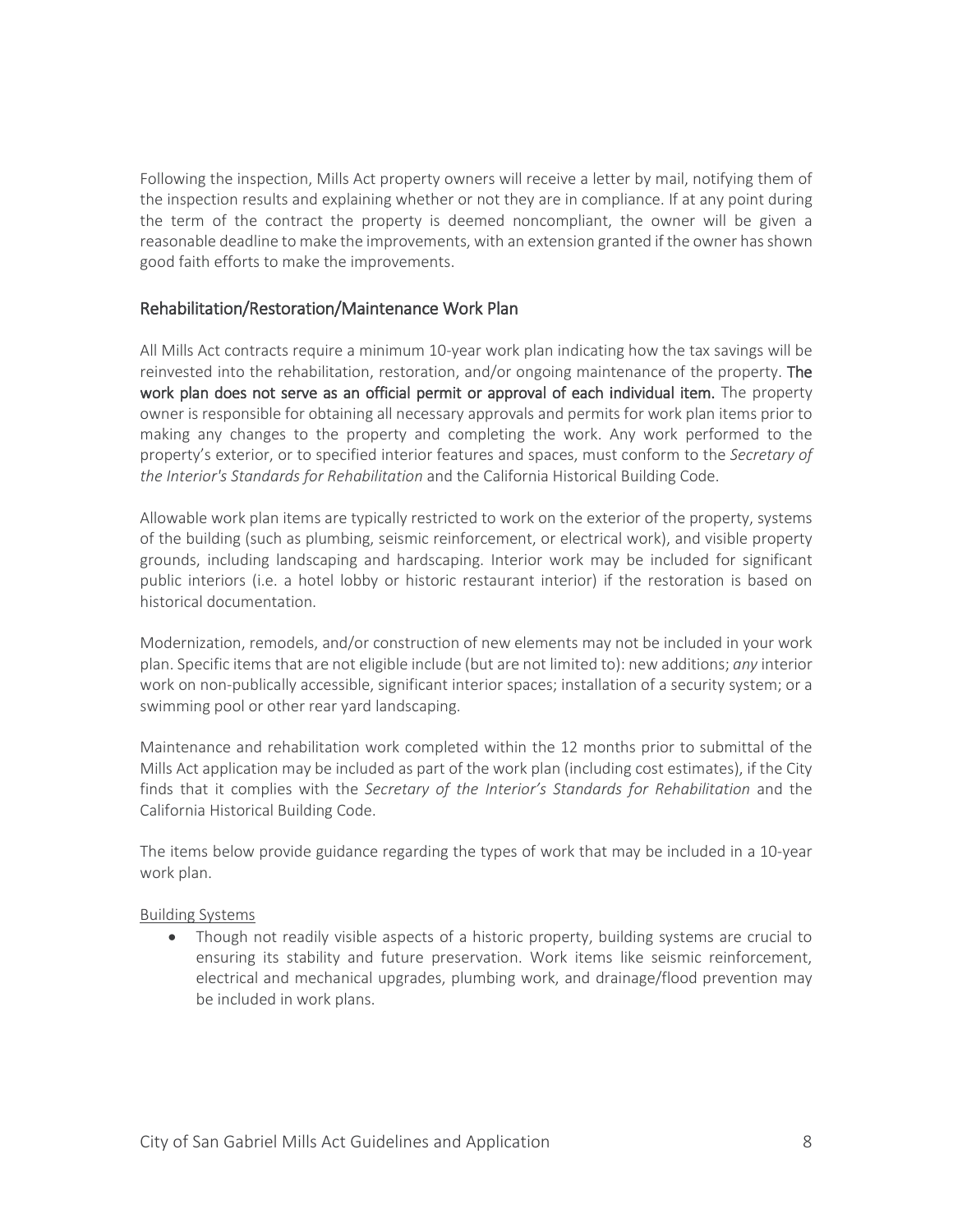• All systems work must conform to the *Standards* and avoid visible changes to characterdefining features (e.g., foundation bolting and roof ties for seismic work should be at the interior wherever possible).

#### Windows and Doors

- The replacement of original windows is a common alteration that can greatly diminish the integrity and historic character of a building. Incompatible replacement windows should be replaced with period-appropriate windows (new or salvaged) that replicate the materials, size, shape, details, and other qualities of the original windows. Windows that are highly visible from the public right-of-way should be prioritized over less visible windows (such as those at the rear of the property, or facing an alley). Dual glazing and simulated divided lights are typically not allowable at highly visible façades, as they are not historically appropriate. They may be allowed at less visible façades; the City will determine acceptability on a case-by-case basis.
- The replacement/removal of any inappropriate window screens or awnings that are visible from the public right-of-way should be included in a work plan.
- The front door is another significant element of the primary façade. When the original door is present, it should be restored or treated for its ongoing preservation. Replacement of an inappropriate front door with a period-appropriate door should be prioritized in a work plan.

#### Roofs

- Historic roofing material should be preserved wherever possible. If replacement is necessary, new material should resemble the historic material as closely as possible. This includes configuration, size, pattern, color, texture, etc.
- Minor repair of roof shingles, gutters, flashing maintenance, and investigating locations of leaks are also valid work plan items.

#### Exterior Cladding and Stucco

- The overall condition of historic cladding should be evaluated on a regular basis. When removing deteriorated boards or shingles, care should be taken to not damage adjacent materials. Installation of new cladding materials should replicate historic materials as closely as possible. Painted cladding should be maintained to ensure protection/durability of the cladding material. Sandblasting and other abrasive treatment methods should never be used in treating historic wood or brick elements.
- Stucco finishes should be restored to the historical type; heavily textured, sprayed on or "lace" patterned stucco is not historically appropriate in most cases.

#### Garages and Ancillary Buildings

• Historic garages and other historic ancillary buildings are character-defining features of a property and should be preserved whenever possible.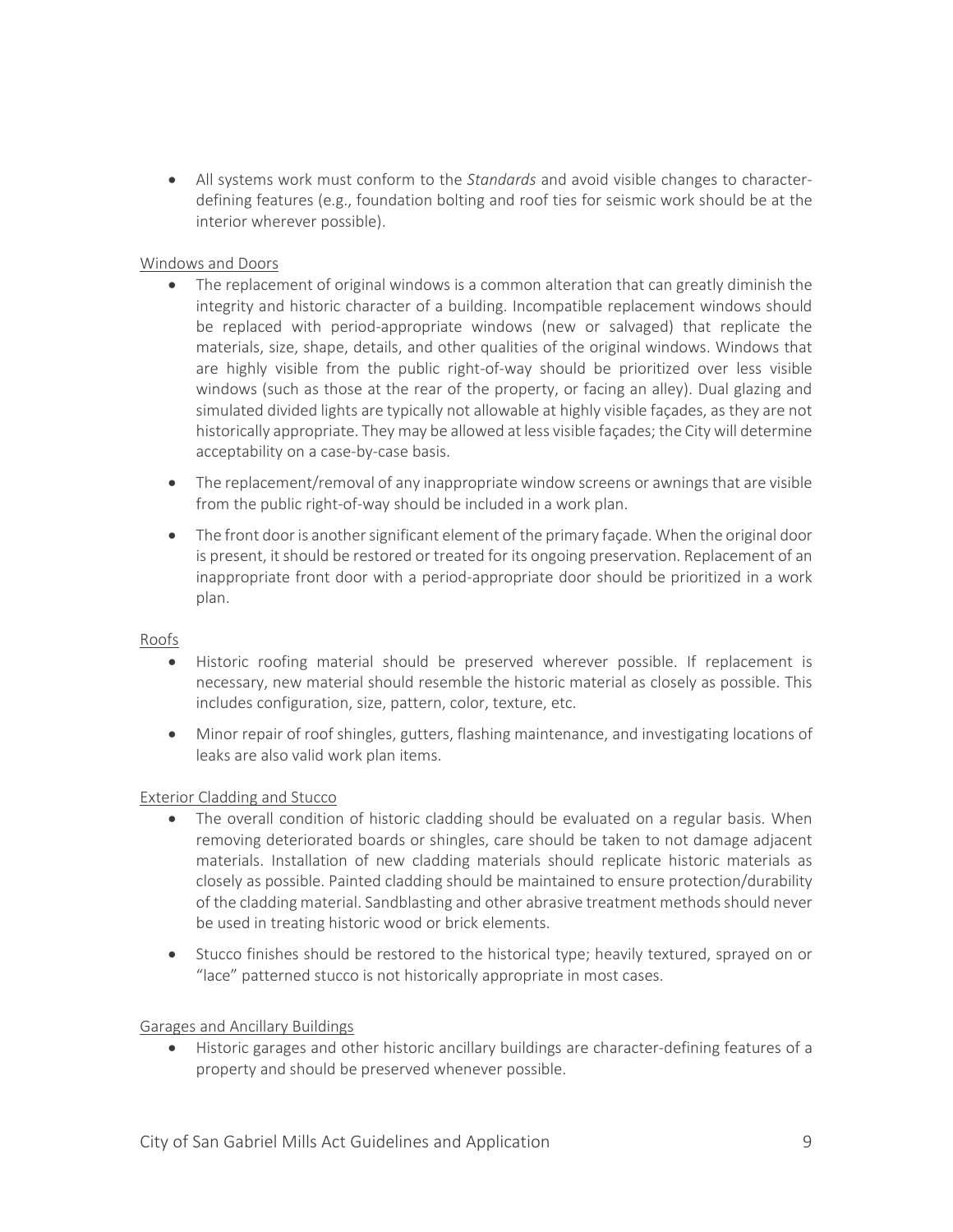• Replacement garage doors should be based on the style of the original doors or on similar period garage doors, with guidance from City staff. This includes design, material, and configuration.

#### Fencing and Garden Walls

• The installation of new fences and perimeter walls in the front yard is generally discouraged since they interfere with the connection between the neighborhood and the historic property. In cases where it is appropriate, the fence design should complement the property and the surrounding neighborhood. Materials and finishes used on new fencing should be compatible with the property.

#### Landscape

Landscape design and maintenance have a significant impact on the appearance of a property. In addition to the below Maintenance Standards that all properties must adhere to, the following are examples of items that may be addressed in the work plan:

- Front and side yard landscaping
- Driveways and ribbon strips
- Front walkways (leading to the front door or driveway)
- Front or side porches or patios
- Trees or shrubs of significant age or size
- Planters
- Light posts

Historic landscape features should be preserved and maintained. Deteriorated surfaces should be repaired, and replacement material should replicate the original as closely as possible.

#### <span id="page-9-0"></span>Maintenance Standards

In addition to the items listed in the work plan, all Mills Act properties are required to be adequately maintained. All current building and zoning codes will be enforced. The following are examples of conditions that are not permissible:

- Dilapidated buildings or features such as fences, roofs, doors, walls, and windows
- Abandoned or discarded objects, equipment, or materials such as automobiles, automobile parts, furniture, appliances, containers, lumber, or similar items stored outdoors but within property lines
- Stagnant water or open excavations
- Any device, decoration, or structure which is unsightly by reason of its height, condition, or location
- Peeling exterior paint
- Unremoved/uncovered graffiti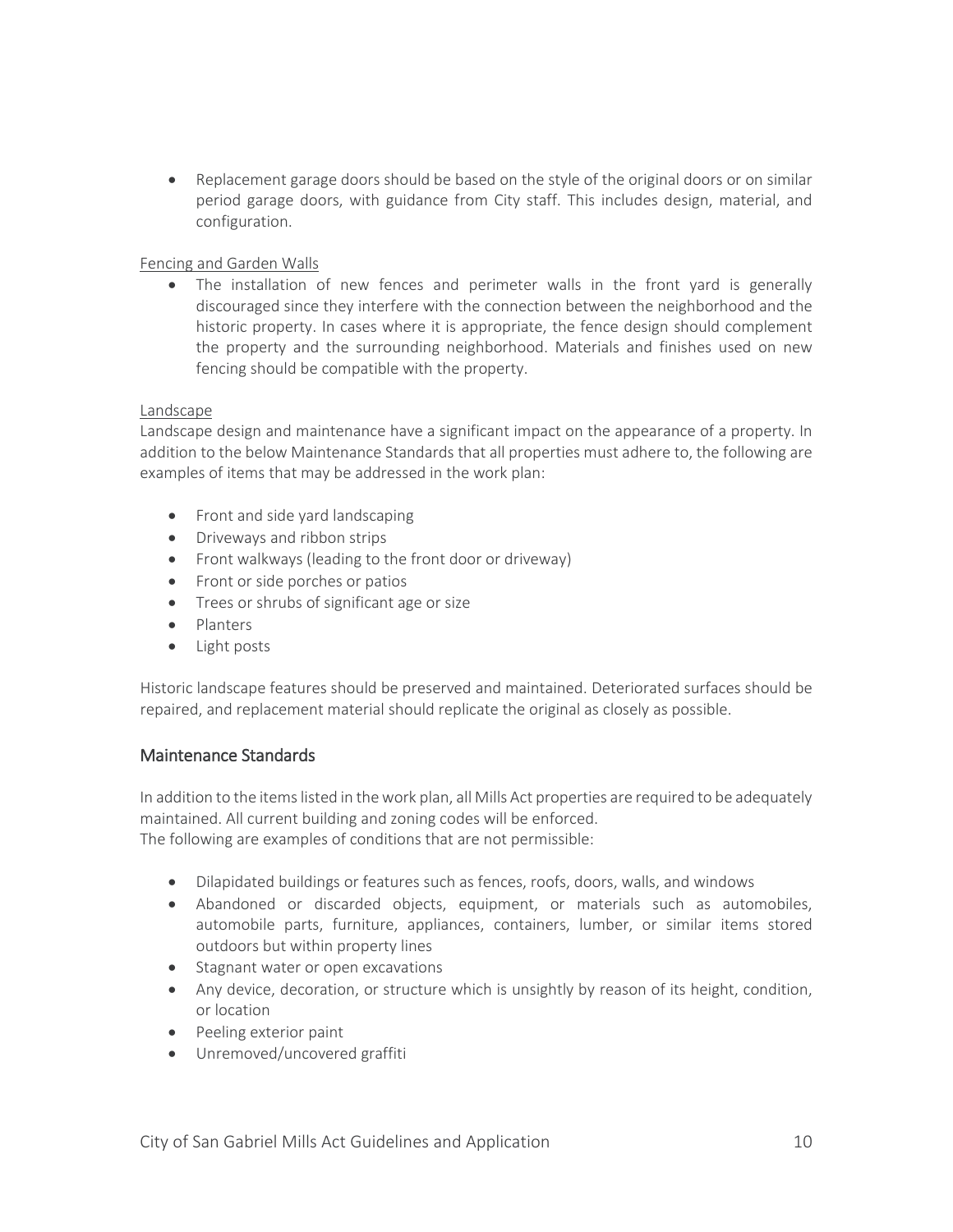- Overgrown or dead landscaping, exposed bald areas within yards or grounds, and broken walkways or driveways that could cause injury
- Yards or porches cluttered with items that detract from the appearance of the property
- Trash cans that are not stored out of view of the public right-of-way

#### <span id="page-10-0"></span>Frequently Asked Questions (FAQ)

#### Is there a fee for the Mills Act Program in San Gabriel?

City Fee shall be pursuant to Council Resolution. If the contract is approved by the City Council, a recording fee payable to the Los Angeles County Recorder to record the final executed contract will be required.

#### How does the City decide which applicants are awarded a Mills Act Contract?

Currently, there is no limit on the number of contracts the City will accept each year, nor a limit on the estimated unrealized property tax revenue lost per year. However, the City Council reserves the right to establish these limits at any time. Contracts are awarded based on the thoroughness of the application, the merits of the work plan, and the preservation needs of the property. Properties threatened by deterioration or conflicting zoning regulations are prioritized, as are projects that will maintain affordable housing. The City Council may waive the annual contract limitation in any specific case or may make a contract effective the following year.

#### How are my property tax savings calculated if I am awarded a Mills Act Contract?

Instead of basing the property tax on the purchase price (Proposition 13, Base Year Value), the County Assessor reassesses the property on its ability (or potential ability) to produce income (Income Approach). The Income Approach for an owner-occupied property is based on its potential rental value. For a more detailed explanation of how your property tax will be calculated and an estimate of how much you may save under the Mills Act Program, you may call the Mills Act contact at the Los Angeles County Assessor's East District Office (South El Monte) at (626) 527-2158.

#### What type of property is likely to benefit?

The Mills Act program does not guarantee a reduction amount for any property, but generally speaking, a property purchased after 2005 is most likely to receive the highest reduction. A property purchased prior to 1978 (Proposition 13) is unlikely to receive a tax deduction. Properties that have more recently sold (i.e. within the last 10 years) are likely to see greater tax reductions.

#### When would I receive my property tax reduction?

Mills Acts contracts are awarded and recorded by the end of the calendar year. Tax savings are seen on the following year's tax bill. For example, if you were approved for a Mills Act contract in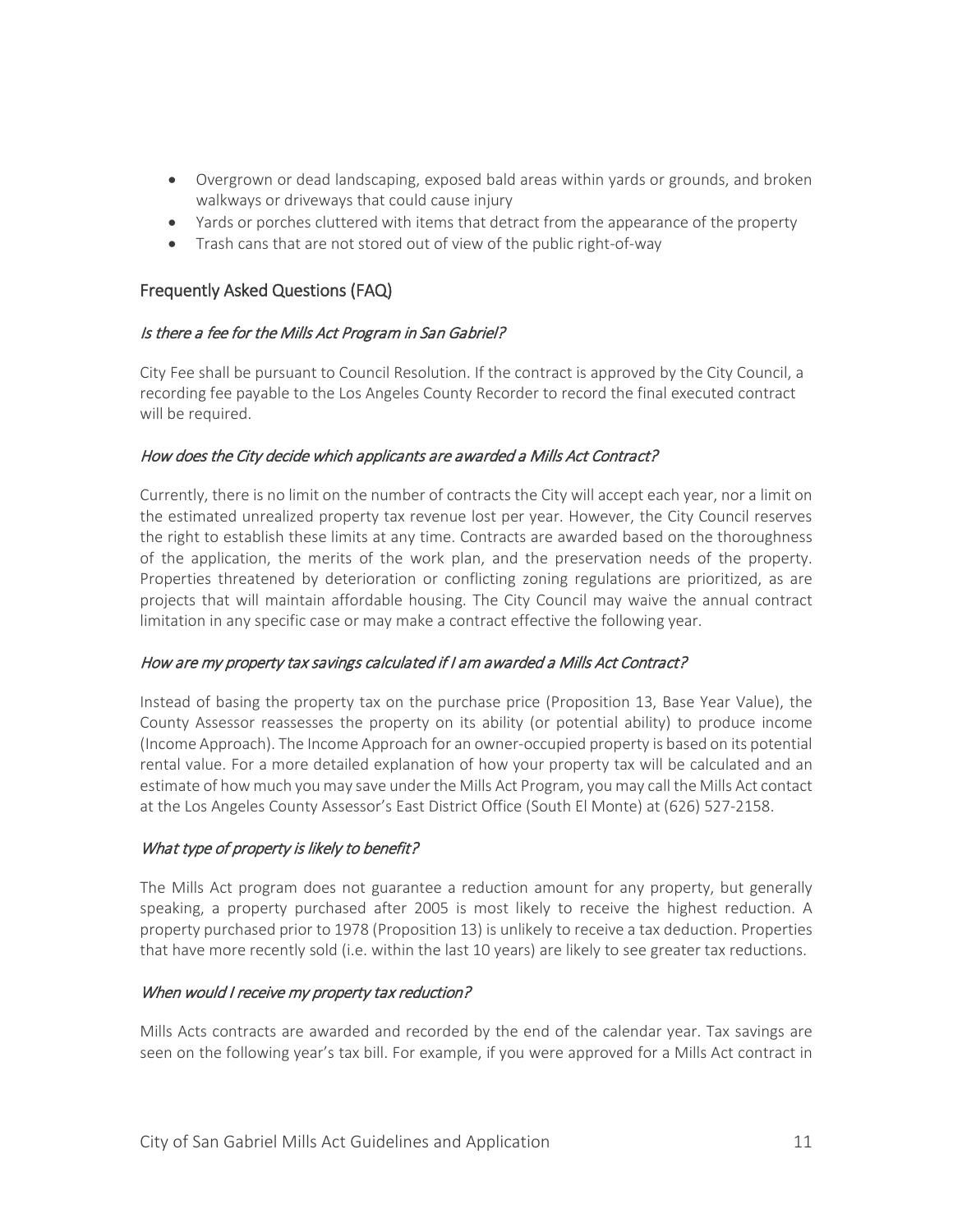2020, your contract would be recorded in December of 2020 and you would see your tax savings on your 2021/2022 tax bill.

#### Can I renovate my kitchen or bathroom as part of my Mills Act contract?

Interiors are mostly prohibited from inclusion in Mills Act work plans and are not regulated by the City. Exceptions to this may include the rehabilitation/maintain ace of significant interior spaces that are publically accessible (i.e. a historic hotel lobby), based on historical documentation. In most cases, you may renovate the interior of your property however you wish (as long as it does not affect the exterior appearance of your designated property and any necessary permits are obtained), but you may not include the cost as part of your Mills Act work plan.

#### What happens if maintenance/rehabilitation work items end up costing more or less than the original cost estimates in my Work Plan?

The work items as completed do not need to exactly match the cost estimates in the work plan, as the cost estimates are meant to provide the City with a general idea of the costs involved in the proposed maintenance and rehabilitation work.

#### What happens if I sell my Mills Act property?

The Mills Act contract will always remain with the property, and the new owner is obligated to meet the contract requirements. The new owner will automatically assume the reduced tax rate and all the obligations of owning a Mills Act property. It is important that sellers of Mills Act properties disclose the Mills Act requirements to the new property owners, as well as any unfinished maintenance or rehabilitation items from their 10-year work plan, as the new owners will be required to comply with the same requirements of the program.

#### What happens if I do not fulfill my obligation under the Mills Act?

The City strives to work with property owners to stay in compliance with their Mills Act contracts and to get back into compliance if any items require attention. To that end, the City may grant extensions to particular work items if the owner demonstrates good faith efforts to complete them. If a property continues to remain out of the compliance after a series of attempts by City staff to remedy the situation, State law allows the City to cancel the owner's Mills Act contract and fine the owner 12.5% of the fair market value of the property.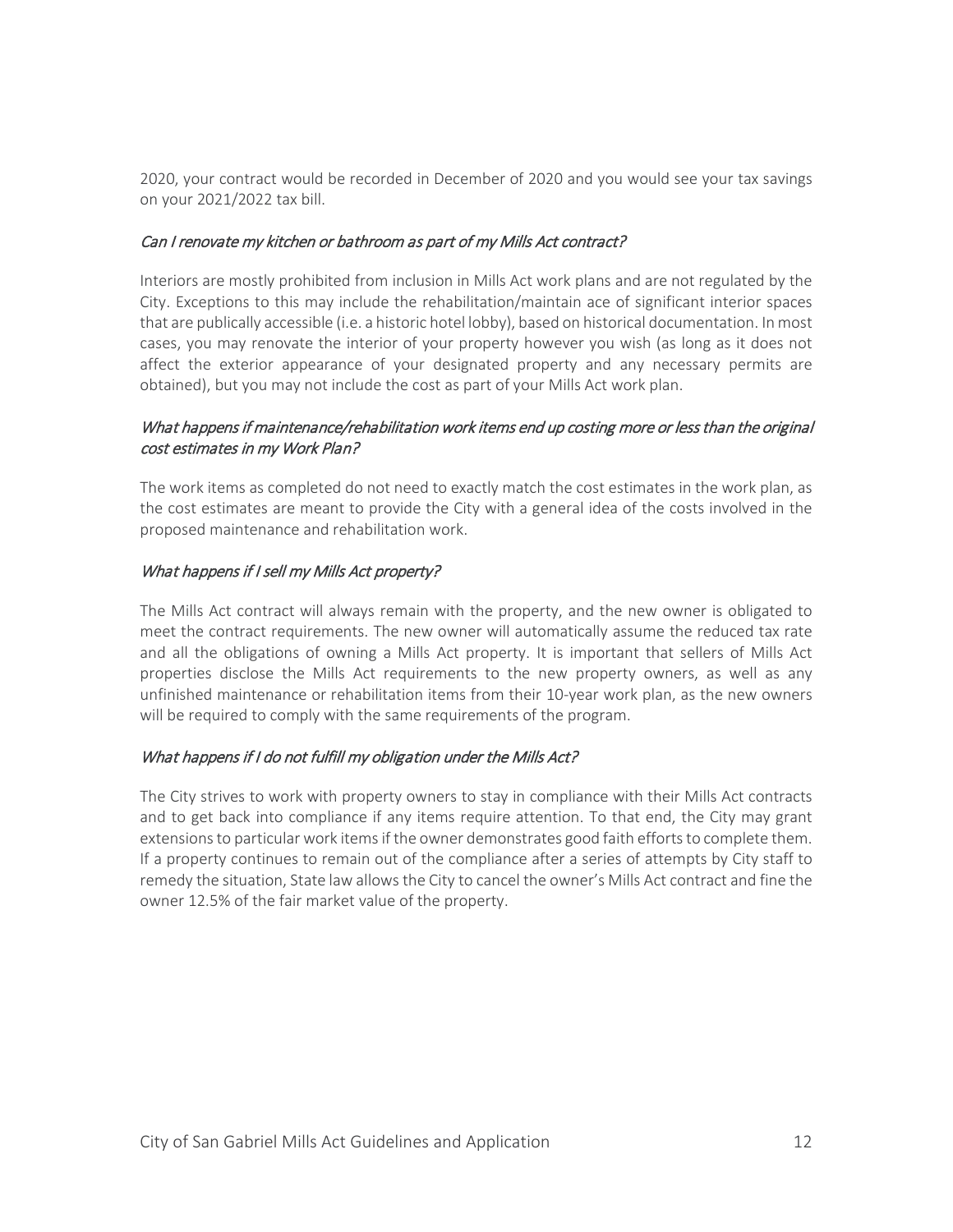# <span id="page-12-0"></span>Appendix A: *The Secretary of the Interior's Standards for Rehabilitation*

- 1. A property shall be used for its historic purpose or be placed in a new use that requires minimal change to the defining characteristics of the building and its site and environment.
- 2. The historic character of a property shall be retained and preserved. The removal of historic materials or alteration of features and spaces that characterize a property shall be avoided.
- 3. Each property shall be recognized as a physical record of its time, place, and use. Changes that create a false sense of historical development, such as adding conjectural features or architectural elements from other buildings, shall not be undertaken.
- 4. Most properties change over time; those changes that have acquired historic significance in their own right shall be retained and preserved.
- 5. Distinctive features, finishes, and construction techniques or examples of craftsmanship that characterize a historic property shall be preserved.
- 6. Deteriorated historic features shall be repaired rather than replaced. Where the severity of deterioration requires replacement of a distinctive feature, the new feature shall match the old in design, color, texture, and other visual qualities and, where possible, materials. Replacement of missing features shall be substantiated by documentary, physical, or pictorial evidence.
- 7. Chemical or physical treatments, such as sandblasting, that cause damage to historic materials shall not be used. The surface cleaning of structures, if appropriate, shall be undertaken using the gentlest means possible.
- 8. Significant archeological resources affected by a project shall be protected and preserved. If such resources must be disturbed, mitigation measures shall be undertaken.
- 9. New additions, exterior alterations, or related new construction shall not destroy historic materials that characterize the property. The new work shall be differentiated from the old and shall be compatible with the massing, size, scale, and architectural features to protect the historic integrity of the property and its environment.
- 10. New additions and adjacent or related new construction shall be undertaken in such a manner that if removed in the future, the essential form and integrity of the historic property and its environment would be unimpaired.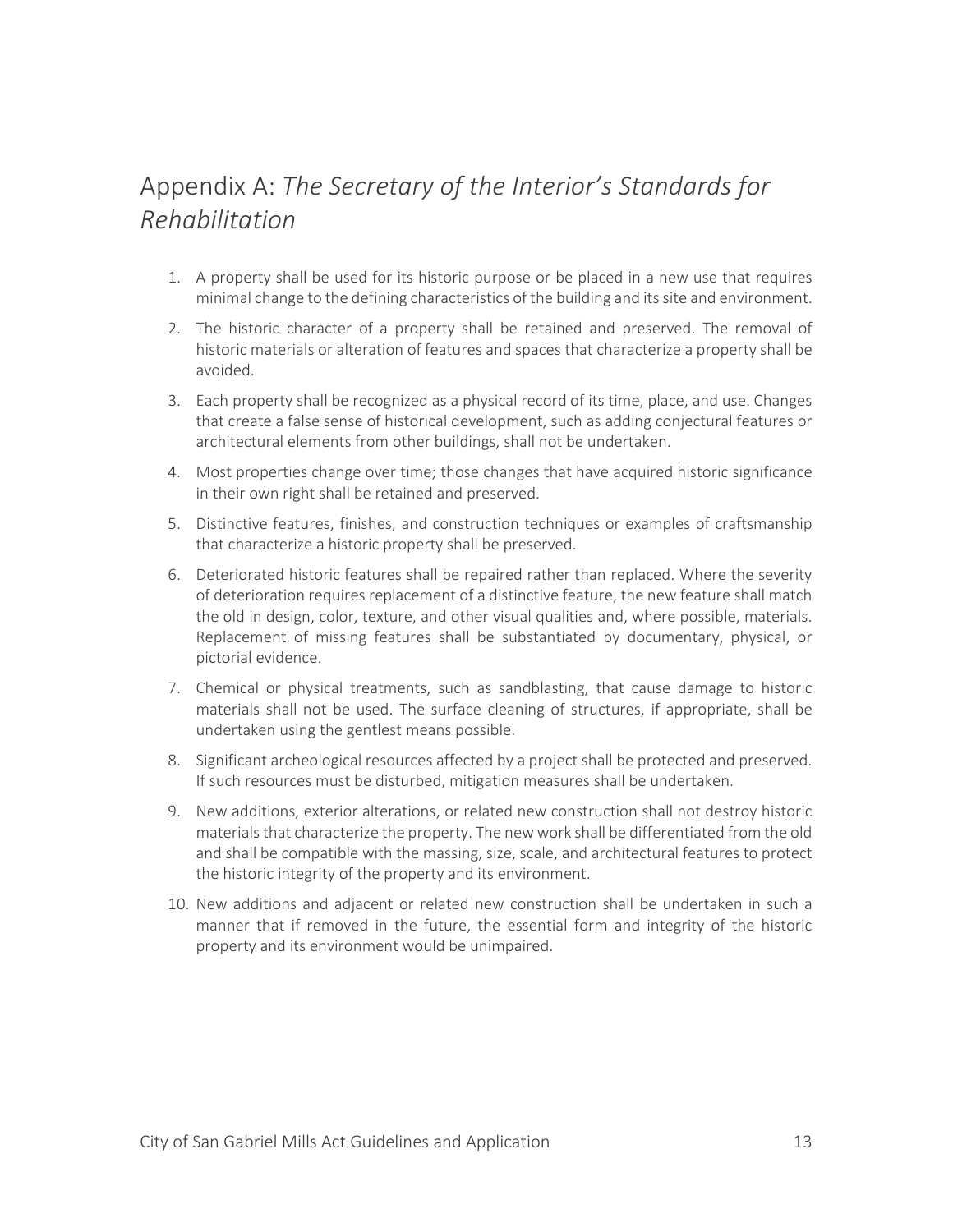### <span id="page-13-0"></span>Appendix B: Relevant State Codes

#### California Government Code, Article 12, Sections 50280 - 50290

*(Article 12 added by Stats. 1972, Ch. 1442)*

**50280.** Restriction of property use.

Upon the application of an owner or the agent of an owner of any qualified historical property, as defined in Section 50280.1, the legislative body of a city, county, or city and county may contract with the owner or agent to restrict the use of the property in a manner which the legislative body deems reasonable to carry out the purposes of this article and of Article 1.9 (commencing with Section 439) of Chapter 3 of Part 2 of Division 1 of the Revenue and Taxation Code. The contract shall meet the requirements of Sections 50281 and 50282.

*(Amended by Stats. 1985, Ch. 965, Sec. 1.7.)*

50280.1. Qualified historic property.

"Qualified historical property" for purposes of this article, means privately owned property which is not exempt from property taxation and which meets either of the following:

- (a) Listed in the National Register of Historic Places or located in a registered historic district, as defined in Section 1.191-2(b) of Title 26 of the Code of Federal Regulations.
- (b) Listed in any state, city, county, or city and county official register of historical or architecturally significant sites, places, or landmarks.

*(Added by Stats. 1985, Ch. 965, Sec. 2.)*

50281. Required contract provisions.

Any contract entered into under this article shall contain the following provisions:

- (a) The term of the contract shall be for a minimum period of 10 years.
- (b) Where applicable, the contract shall provide the following:
- (1) For the preservation of the qualified historical property and, when necessary, to restore and rehabilitate the property to conform to the rules and regulations of the Office of Historic Preservation of the Department of Parks and Recreation, the United States Secretary of the Interior's Standards for Rehabilitation, and the State Historical Building Code.
- (2) For an inspection of the interior and exterior of the premises by the city, county, or city and county, prior to a new agreement, and every five years thereafter, to determine the owner's compliance with the contract.
- (3) For it to be binding upon, and inure to the benefit of, all successors in interest of the owner. A successor in interest shall have the same rights and obligations under the contract as the original owner who entered into the contract.

*(Amended by Stats. 2013, Ch. 210, Sec. 6.5. (SB 184) Effective January 1, 2014.)*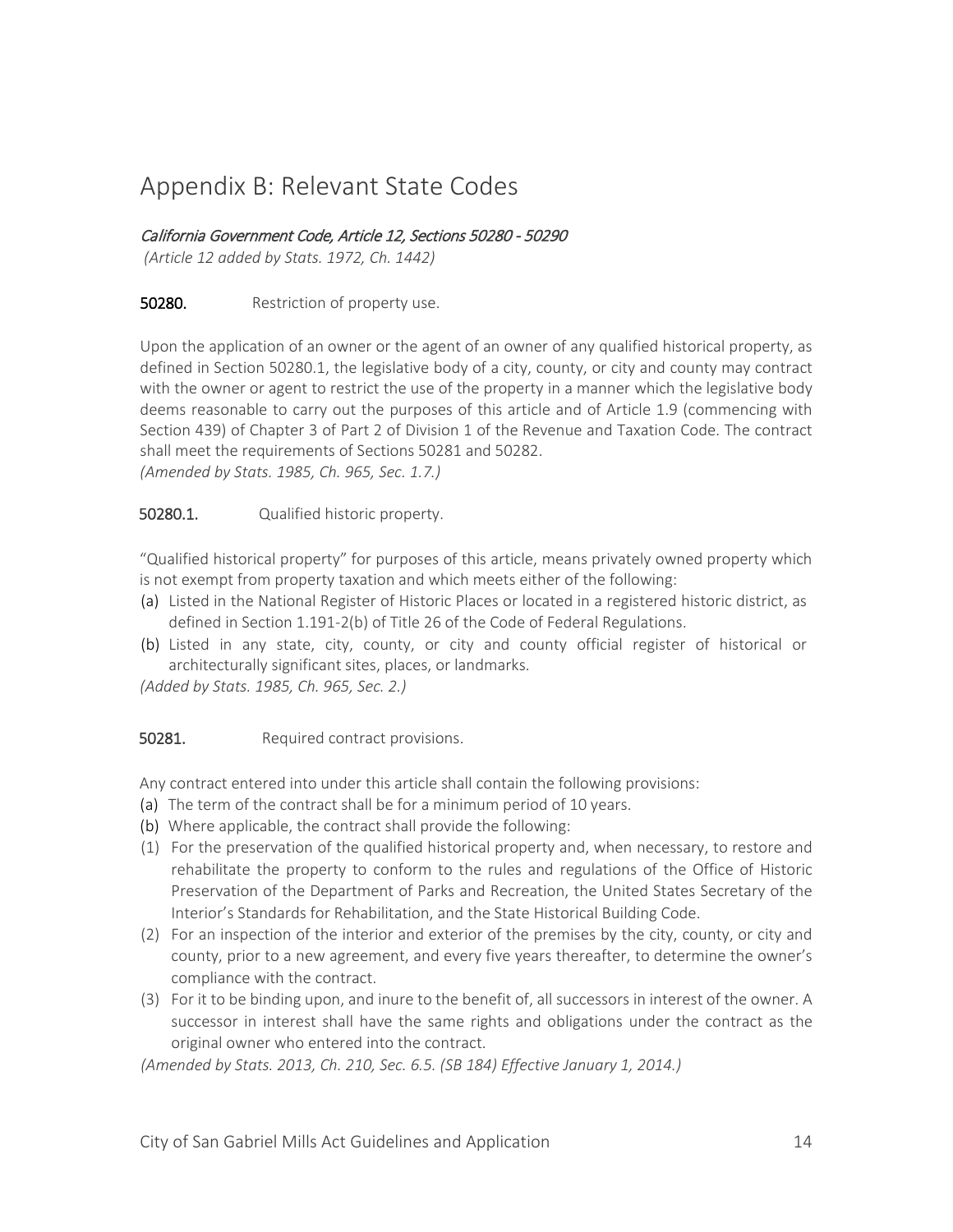#### 50281.1. Fees.

The legislative body entering into a contract described in this article may require that the property owner, as a condition to entering into the contract, pay a fee that shall not exceed the reasonable cost of providing the service pursuant to this article for which the fee is charged. *(Amended by Stats. 2011, Ch. 278, Sec. 2. (AB 654) Effective January 1, 2012.)*

#### 50282. Renewal.

- (a) Each contract shall provide that on the anniversary date of the contract or such other annual date as is specified in the contract, a year shall be added automatically to the initial term of the contract unless notice of nonrenewal is given as provided in this section. Each contract shall also provide that after five years, and every five years thereafter, the city, county, or city and county shall inspect the interior and exterior of the premises to determine the owner's continued compliance with the contract. If the property owner or the legislative body desires in any year not to renew the contract, that party shall serve written notice of nonrenewal of the contract on the other party in advance of the annual renewal date of the contract. Unless the notice is served by the owner at least 90 days prior to the renewal date or by the legislative body at least 60 days prior to the renewal date, one year shall automatically be added to the term of the contract.
- (b) Upon receipt by the owner of a notice from the legislative body of nonrenewal, the owner may make a written protest of the notice of nonrenewal. The legislative body may, at any time prior to the renewal date, withdraw the notice of nonrenewal.
- (c) If the legislative body or the owner serves notice of intent in any year not to renew the contract, the existing contract shall remain in effect for the balance of the period remaining since the original execution or the last renewal of the contract, as the case may be.
- (d) The owner shall furnish the legislative body with any information the legislative body shall require in order to enable it to determine the eligibility of the property involved.
- (e) No later than 20 days after a city or county enters into a contract with an owner pursuant to this article, the clerk of the legislative body shall record with the county recorder a copy of the contract, which shall describe the property subject thereto. From and after the time of the recordation, this contract shall impart a notice thereof to all persons as is afforded by the recording laws of this state.

*(Amended by Stats. 2011, Ch. 278, Sec. 3. (AB 654) Effective January 1, 2012.)*

#### 50284. Cancellation.

If the legislative body determines that the owner has breached any of the conditions of the contract provided for in this article or has allowed the property to deteriorate to the point that it no longer meets the standards for a qualified historical property, the legislative body shall do one of the following: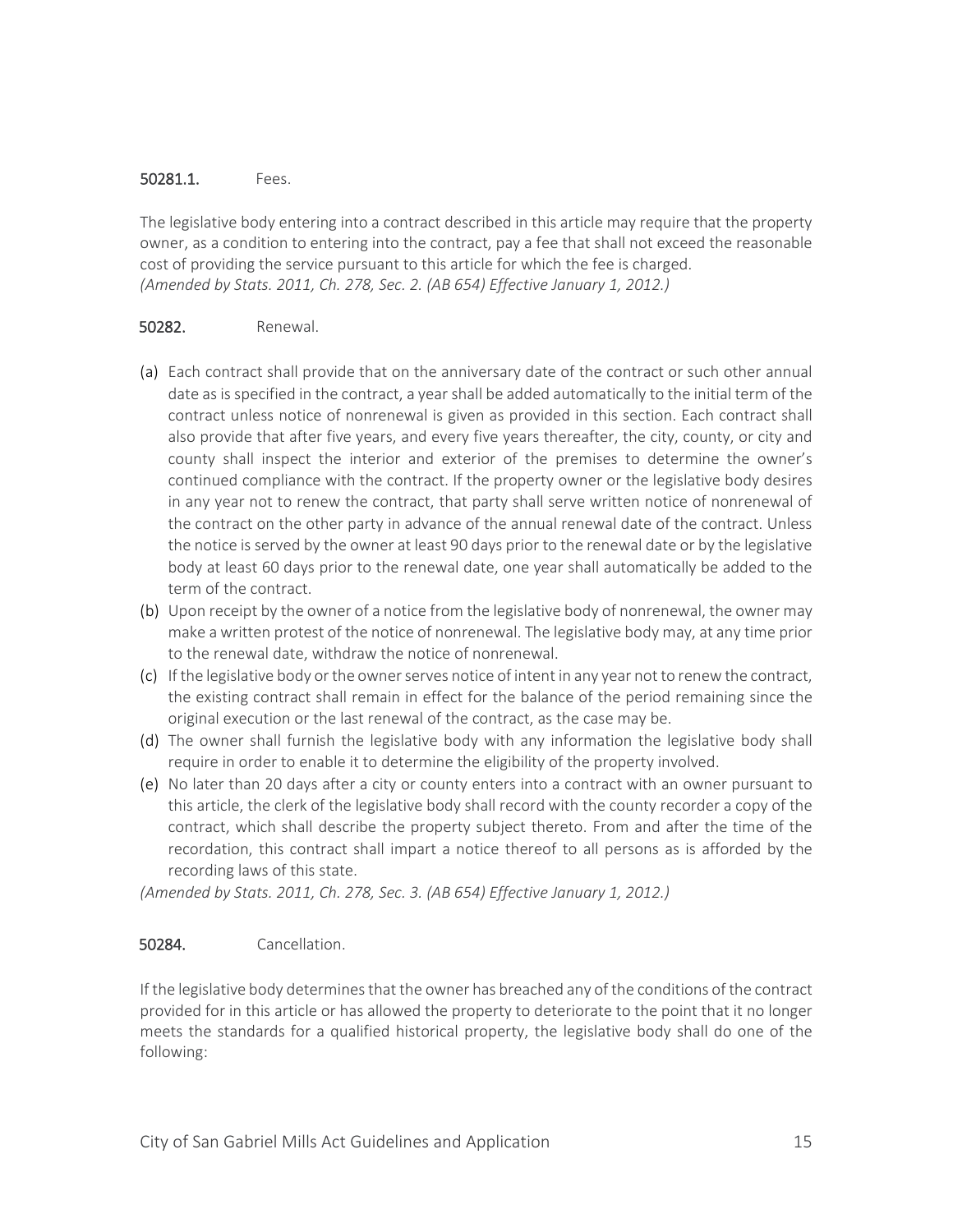- (a) Cancel the contract by following the procedures specified in Sections 50285 and 50286.
- (b) Bring any action in court necessary to enforce a contract, including, but not limited to, an action to enforce the contract by specific performance or injunction.

*(Amended by Stats. 2011, Ch. 278, Sec. 4. (AB 654) Effective January 1, 2012.)*

#### 50285. Cancellation.

No contract shall be cancelled under Section 50284 until after the legislative body has given notice of, and has held, a public hearing on the matter. Notice of the hearing shall be mailed to the last known address of each owner of property within the historic zone and shall be published pursuant to Section 6061.

*(Added by Stats. 1972, Ch. 1442.)*

#### 50286. Cancellation.

- (a) If a contract is cancelled under Section 50284, the owner shall pay a cancellation fee equal to  $12^{1/2}$  percent of the current fair market value of the property, as determined by the county assessor as though the property were free of the contractual restriction.
- (b) The cancellation fee shall be paid to the county auditor, at the time and in the manner that the county auditor shall prescribe, and shall be allocated by the county auditor to each jurisdiction in the tax rate area in which the property is located in the same manner as the auditor allocates the annual tax increment in that tax rate area in that fiscal year.
- (c) Notwithstanding any other law, revenue received by a school district pursuant to this section shall be considered property tax revenue for the purposes of Section 42238.02 of the Education Code, as implemented pursuant to Section 42238.03 of the Education Code, and revenue received by a county superintendent of schools pursuant to this section shall be considered property tax revenue for purposes of Article 4 (commencing with Section 2570) of Chapter 12 of Part 2 of Division 1 of Title 1 of the Education Code.

*(Amended by Stats. 2013, Ch. 47, Sec. 109. (AB 97) Effective July 1, 2013.)*

#### 50287. Action to enforce contract.

As an alternative to cancellation of the contract for breach of any condition, a landowner that is a party to the contract may bring any action in court necessary to enforce a contract, including, but not limited to, an action to enforce the contract by specific performance or injunction. *(Amended by Stats. 2011, Ch. 278, Sec. 5. (AB 654) Effective January 1, 2012.)*

#### 50288. Eminent domain.

In the event that property subject to contract under this article is acquired in whole or in part by eminent domain or other acquisition by any entity authorized to exercise the power of eminent domain, and the acquisition is determined by the legislative body to frustrate the purpose of the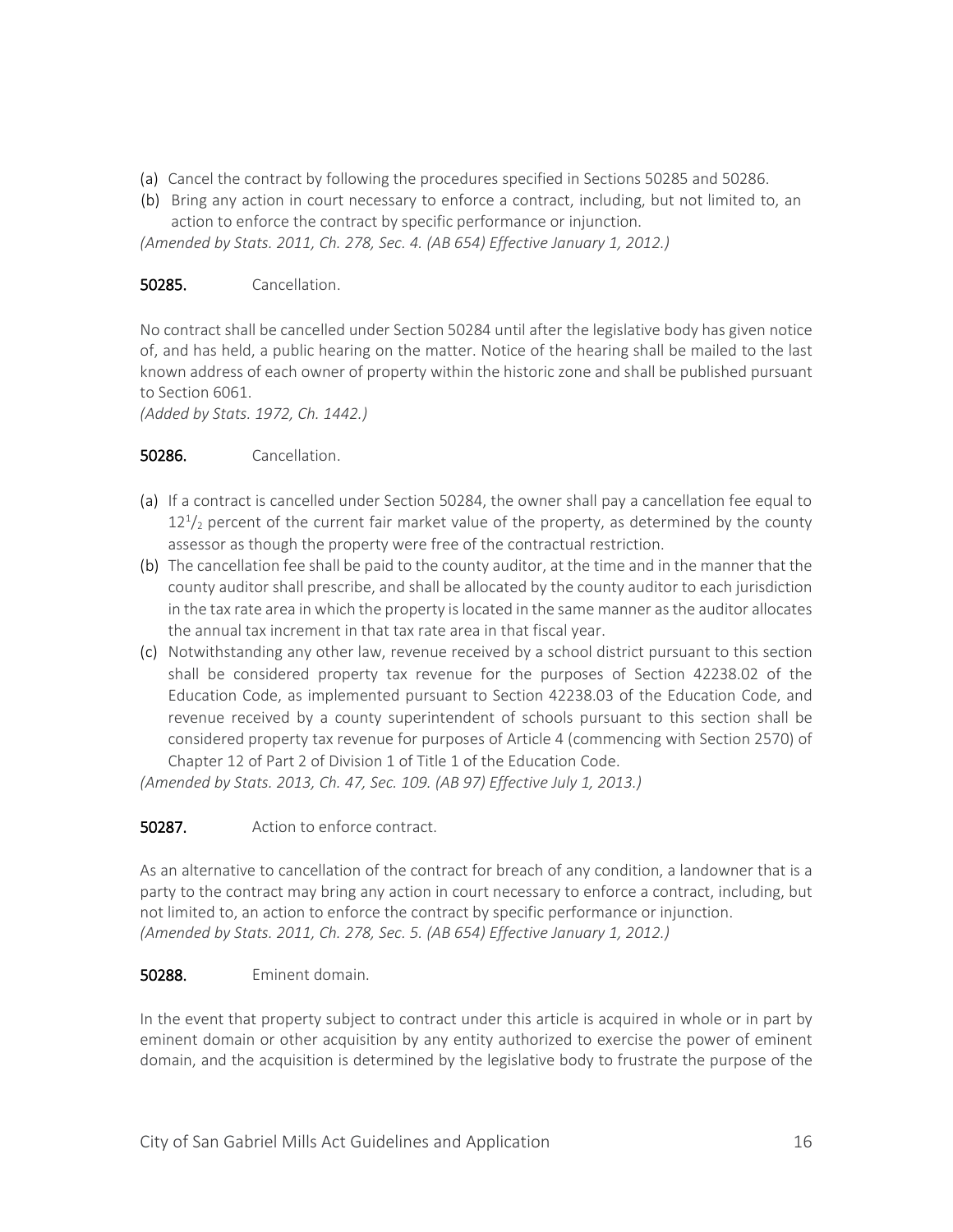contract, such contract shall be cancelled and no fee shall be imposed under Section 50286. Such contract shall be deemed null and void for all purposes of determining the value of the property so acquired.

*(Amended by Stats. 1974, Ch. 544.)*

#### **50289.** Annexation by city.

In the event that property restricted by a contract with a county under this article is annexed to a city, the city shall succeed to all rights, duties, and powers of the county under such contract. *(Added by Stats. 1972, Ch. 1442.)*

**50290.** Consultation with state commission.

Local agencies and owners of qualified historical properties may consult with the State Historical Resources Commission for its advice and counsel on matters relevant to historical property contracts.

*(Amended by Stats. 1985, Ch. 965, Sec. 8.)*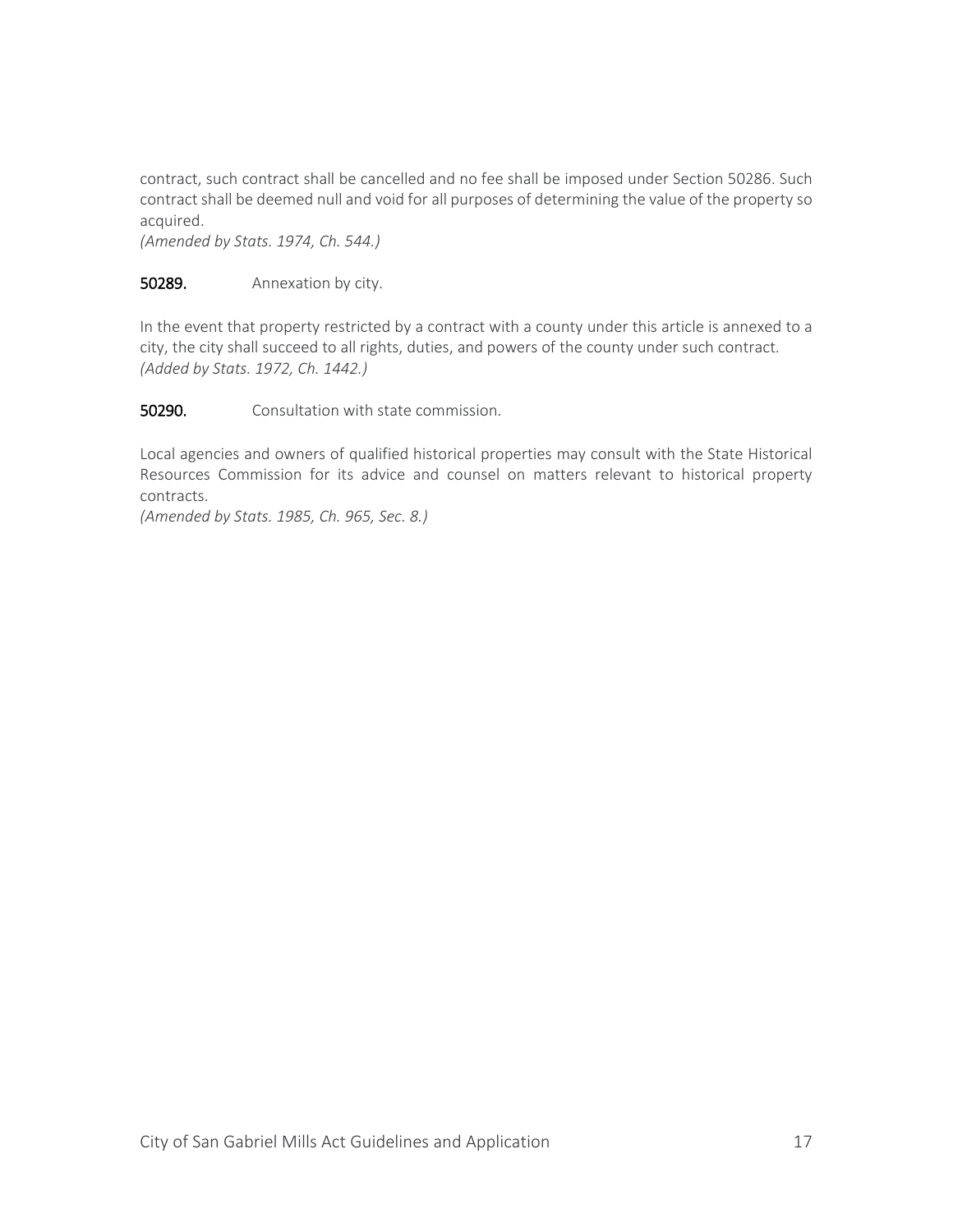#### California Revenue and Taxation Code, Article 1.9, Sections 439 – 439.4

#### 439. **Historical Property Restrictions; enforceably restricted property.**

For the purposes of this article and within the meaning of Section 8 of Article XIII of the Constitution, property is "enforceably restricted" if it is subject to an historical property contract executed pursuant to Article 12 (commencing with Section 50280) of Chapter 1 of Part 1 of Division 1 of Title 5 of the Government Code.

#### 439.1. Historical Property; definitions.

For purposes of this article "restricted historical property" means qualified historical property, as defined in Section 50280.1 of the Government Code, that is subject to a historical property contract executed pursuant to Article 12 (commencing with Section 50280) of Chapter 1 of Part 1 of Division 1 of Title 5 of the Government Code. For purposes of this section, "qualified historical property" includes qualified historical improvements and any land on which the qualified historical improvements are situated, as specified in the historical property contract. If the historical property contract does not specify the land that is to be included, "qualified historical property" includes only that area of reasonable size that is used as a site for the historical improvements.

#### **439.2.** Historical Property; valuation.

When valuing enforceably restricted historical property, the county assessor shall not consider sales data on similar property, whether or not enforceably restricted, and shall value that restricted historical property by the capitalization of income method in the following manner:

- (a) The annual income to be capitalized shall be determined as follows:
- (1) Where sufficient rental information is available, the income shall be the fair rent that can be imputed to the restricted historical property being valued based upon rent actually received for the property by the owner and upon typical rentals received in the area for similar property in similar use where the owner pays the property tax. When the restricted historical property being valued is actually encumbered by a lease, any cash rent or its equivalent considered in determining the fair rent of the property shall be the amount for which the property would be expected to rent were the rental payment to be renegotiated in the light of current conditions, including applicable provisions under which the property is enforceably restricted.
- (2) Where sufficient rental information is not available, the income shall be that which the restricted historical property being valued reasonably can be expected to yield under prudent management and subject to applicable provisions under which the property is enforceably restricted.
- (3) If the parties to an instrument that enforceably restricts the property stipulate therein an amount that constitutes the minimum annual income to be capitalized, then the income to be capitalized shall not be less than the amount so stipulated. For purposes of this section, income shall be determined in accordance with rules and regulations issued by the board and with this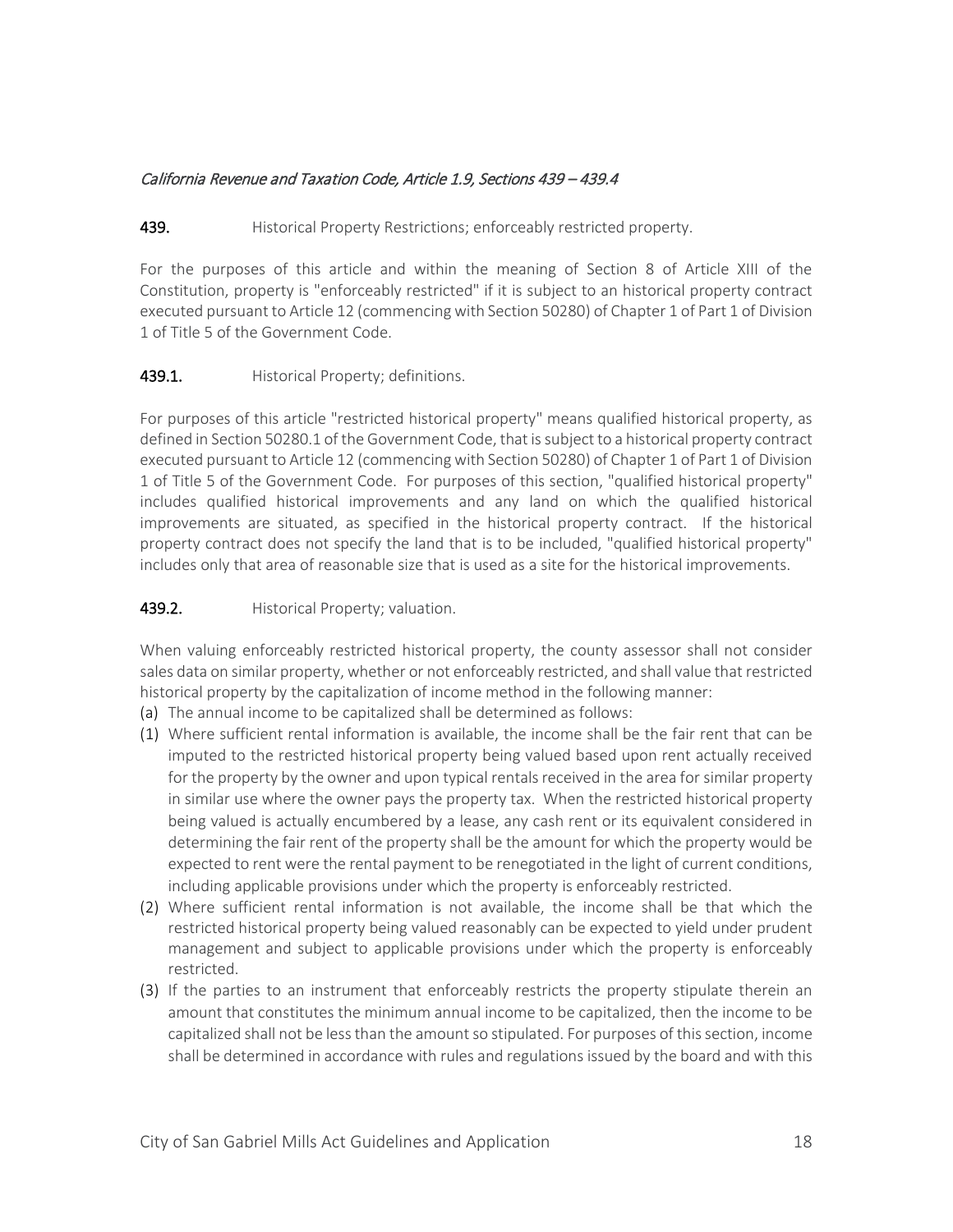section and shall be the difference between revenue and expenditures. Revenue shall be the amount of money or money's worth, including any cash rent or its equivalent, that the property can be expected to yield to an owner-operator annually on the average from any use of the property permitted under the terms by which the property is enforceably restricted. Expenditures shall be any outlay or average annual allocation of money or money's worth that can be fairly charged against the revenue expected to be received during the period used in computing the revenue. Those expenditures to be charged against revenue shall be only those which are ordinary and necessary in the production and maintenance of the revenue for that period. Expenditures shall not include depletion charges, debt retirement, interest on funds invested in the property, property taxes, corporation income taxes, or corporation franchise taxes based on income.

- (b) The capitalization rate to be used in valuing owner-occupied single family dwellings pursuant to this article shall not be derived from sales data and shall be the sum of the following components:
- (1) An interest component to be determined by the board and announced no later than September 1 of the year preceding the assessment year and that was the yield rate equal to the effective rate on conventional mortgages as determined by the Federal Housing Finance Board, rounded to the nearest 1/4 percent.
- (2) A historical property risk component of 4 percent.
- (3) A component for property taxes that shall be a percentage equal to the estimated total tax rate applicable to the property for the assessment year times the assessment ratio.
- (4) A component for amortization of the improvements that shall be a percentage equivalent to the reciprocal of the remaining life.
- (c) The capitalization rate to be used in valuing all other restricted historical property pursuant to this article shall not be derived from sales data and shall be the sum of the following components:
- (1) An interest component to be determined by the board and announced no later than September 1 of the year preceding the assessment year and that was the yield rate equal to the effective rate on conventional mortgages as determined by the Federal Housing Finance Board, rounded to the nearest 1/4 percent.
- (2) A historical property risk component of 2 percent.
- (3) A component for property taxes that shall be a percentage equal to the estimated total tax rate applicable to the property for the assessment year times the assessment ratio.
- (4) A component for amortization of the improvements that shall be a percentage equivalent to the reciprocal of the remaining life.
- (d) Unless a party to an instrument that creates an enforceable restriction expressly prohibits the valuation, the valuation resulting from the capitalization of income method described in this section shall not exceed the lesser of either the valuation that would have resulted by calculation under Section 110, or the valuation that would have resulted by calculation under Section 110.1, as though the property was not subject to an enforceable restriction in the base year.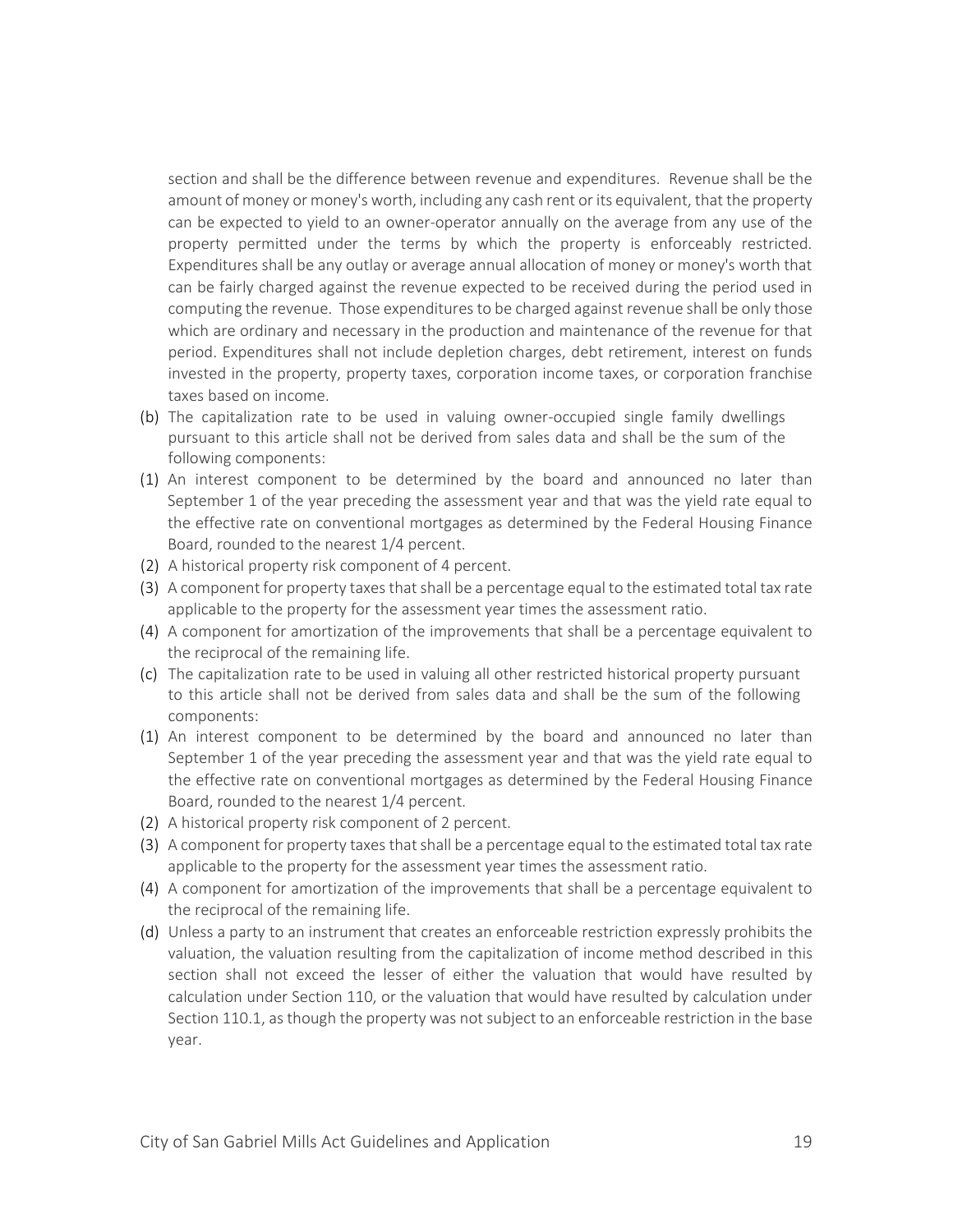- (e) The value of the restricted historical property shall be the quotient of the income determined as provided in subdivision (a) divided by the capitalization rate determined as provided in subdivision (b) or (c).
- (f) The ratio prescribed in Section 401 shall be applied to the value of the property determined in subdivision (d) to obtain its assessed value.

#### 439.3. Historical Property; notice of nonrenewal.

Notwithstanding any provision of Section 439.2 to the contrary, if either the county or city or the owner of restricted historical property subject to contract has served notice of nonrenewal as provided in Section 50282 of the Government Code, the county assessor shall value that restricted historical property as provided in this section.

- (a) Following the hearing conducted pursuant to Section 50285 of the Government Code, subdivision (b) shall apply until the termination of the period for which the restricted historical property is enforceably restricted.
- (b) The board or assessor in each year until the termination of the period for which the property is enforceably restricted shall do all of the following:
- (1) Determine the full cash value of the property pursuant to Section 110.1. If the property is not subject to Section 110.1 when the restriction expires, the value shall be determined pursuant to Section 110 as if the property were free of contractual restriction. If the property will be subject to a use for which this chapter provides a special restricted assessment, the value of the property shall be determined as if it were subject to the new restriction.
- (2) Determine the value of the property by the capitalization of income method as provided in Section 439.2 and without regard to the fact that a notice of nonrenewal or cancellation has occurred.
- (3) Subtract the value determined in paragraph (2) of this subdivision by capitalization of income from the full cash value determined in paragraph (1).
- (4) Using the rate announced by the board pursuant to paragraph (1) of subdivision (b) of Section 439.2, discount the amount obtained in paragraph (3) for the number of years remaining until the termination of the period for which the property is enforceably restricted.
- (5) Determine the value of the property by adding the value determined by the capitalization of income method as provided in paragraph (2) and the value obtained in paragraph (4).
- (6) Apply the ratios prescribed in Section 401 to the value of the property determined in paragraph (5) to obtain its assessed value.

439.4. Historical Property; recordation.

No property shall be valued pursuant to this article unless an enforceable restriction meeting the requirements of Section 439 is signed, accepted and recorded on or before the lien date for the fiscal year in which the valuation would apply.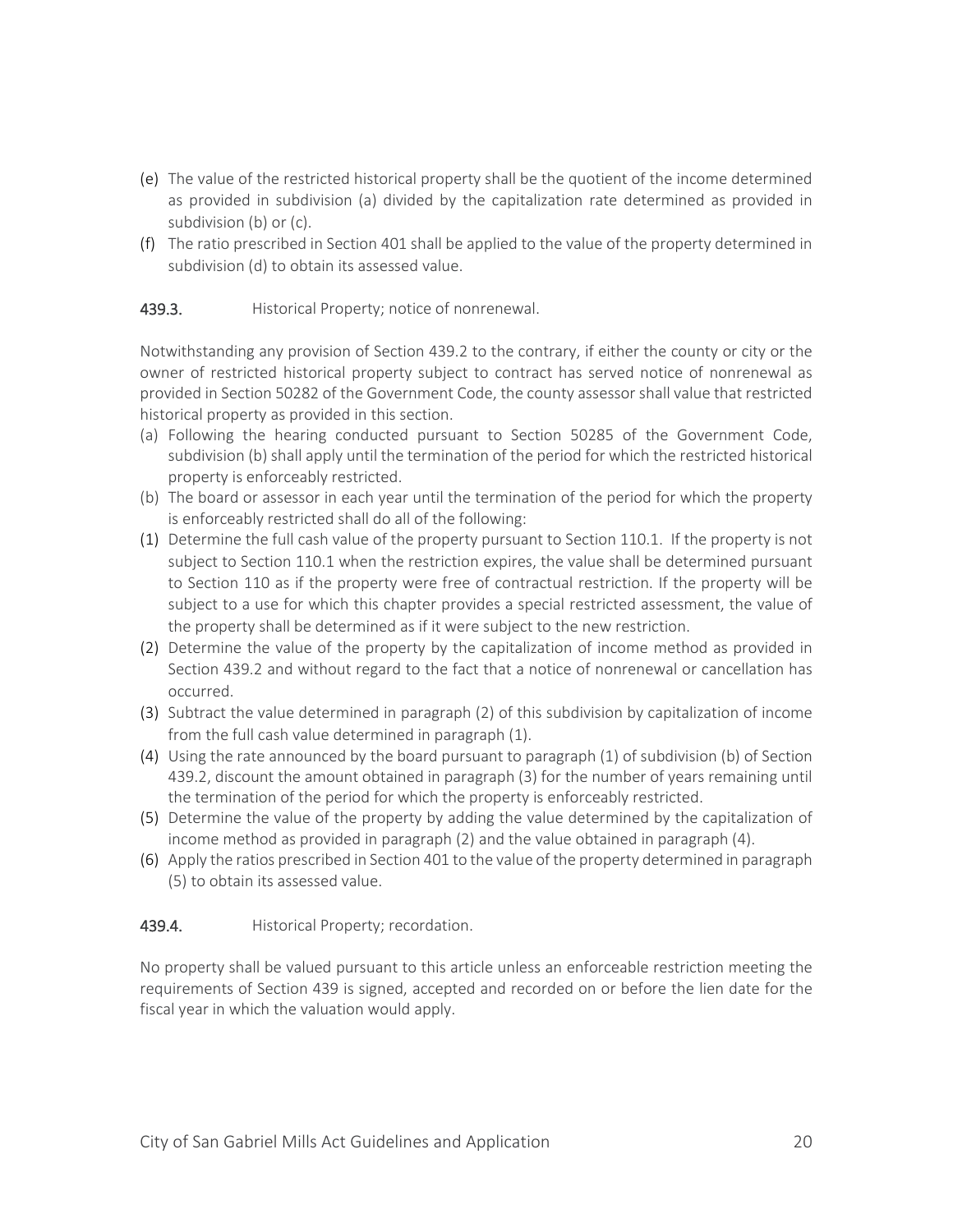# <span id="page-20-0"></span>Part 2. Application

#### <span id="page-20-1"></span>Application Process and Schedule

The Mills Act Contract Program is administered cooperatively between the City of San Gabriel, the Los Angeles County Office of the Assessor and the State Office of Historic Preservation. The following outlines the general timeframe and important deadlines for the application process.

| June 30           | Deadline to submit Mills Act application to the City.                                                                                                                                                       |
|-------------------|-------------------------------------------------------------------------------------------------------------------------------------------------------------------------------------------------------------|
| July-August       | Once applications are deemed complete, City staff will<br>review applications and conduct pre-contract inspections. A<br>staff report with recommendations will be submitted to the<br>Planning Commission. |
| September         | The Planning Commission will review applications and<br>submit recommendations for approval/denial to City<br>Council.                                                                                      |
| October           | City Council makes the final decision on approval/denial of<br>the Mills Act contracts. The City will notify owners of<br>approval/denial.                                                                  |
| November-December | Contracts are signed by owners and City officials. The City<br>will record contracts with Los Angeles County. Properties<br>are reassessed the following year.                                              |

#### <span id="page-20-2"></span>Required Fees

In order to apply for consideration under the Mills Act program, owners must submit the Mills Act application fee with the application form. The Application Fee will go into effect following the first ten applications or in the year 2022, whichever comes first.

#### <span id="page-20-3"></span>Application Materials and Checklist

The following section provides a checklist of required application materials, and the two forms required as part of the complete application package: the application form and 10-year work plan form. Copy the work plan form as necessary to include all work items that apply to your property. Include all proposed exterior and interior work (including electrical, plumbing, etc.) to be completed within the next 10 years. Formal quotes are not required for all items, but staff may request documentation of stated costs upon review.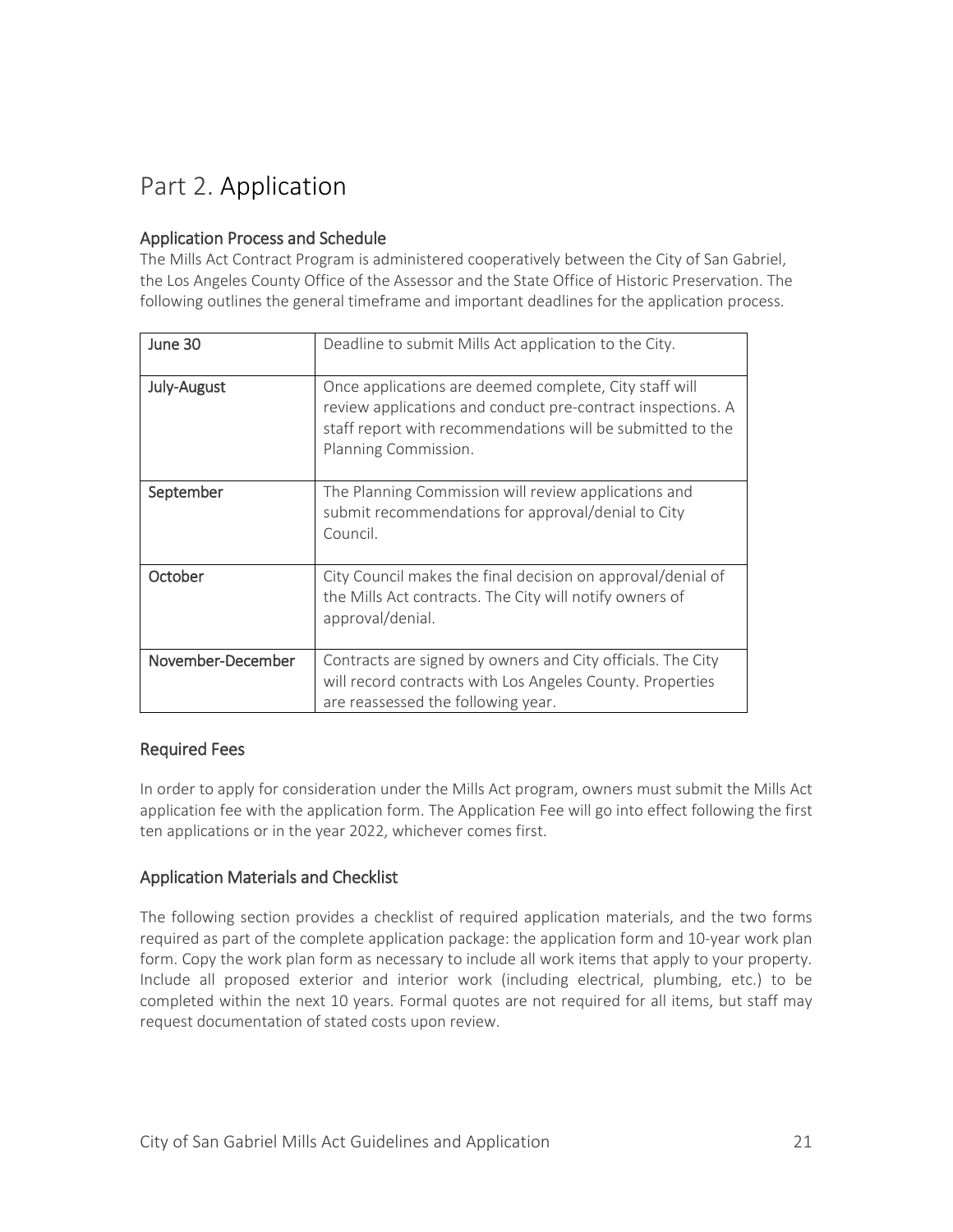A complete application package shall include all of the following items:

- Completed and signed application form (attached);
- An Ownership Disclosure is required if the property is owned by a corporation, partnership, trust, or non-profit. The disclosure must reveal the agent for service of process or an officer of the ownership entity. The disclosure must list the names and addresses of all the owners, and you must attach a copy of the current corporate articles, partnership agreement, trust, or non-profit document, as applicable;
- Completed Rehabilitation/Restoration/Maintenance Work Plan (attached);
- Copy of the latest grant deed, deed of trust, or title report for the property, including a complete legal description. A title report shall be prepared by a title insurer, and dated no later than 90 days from the filing of the historic landmark application;
- Site plan drawn to scale indicating locations of all buildings on the property, street names, north arrow, and dimensions (see example attached);
- High-resolution digital photographs of the property (jpg or tiff files). Please provide a baseline of seven photos: 2 property and grounds overviews, 1 photo of each façade (4 total), and 2 oblique photos showing the front and side façades of the building. Include additional photos as needed to depict historic ancillary buildings (garages, etc.), landscape features, and areas of proposed and completed work;
- A financial analysis form showing current property taxes and estimated taxes for the property under the contract (download from City's website); and
- Required fees.

Application packages should be submitted via hard copy. Portions of the application may be requested on a thumb drive or electronically.

Submit application package to:

City of San Gabriel Community Development Department Planning Division 425 S. Mission Drive San Gabriel, CA 91776

#### <span id="page-21-0"></span>**Attachments**

Mills Act Application form Rehabilitation/Restoration/Maintenance Work Plan form Sample site plan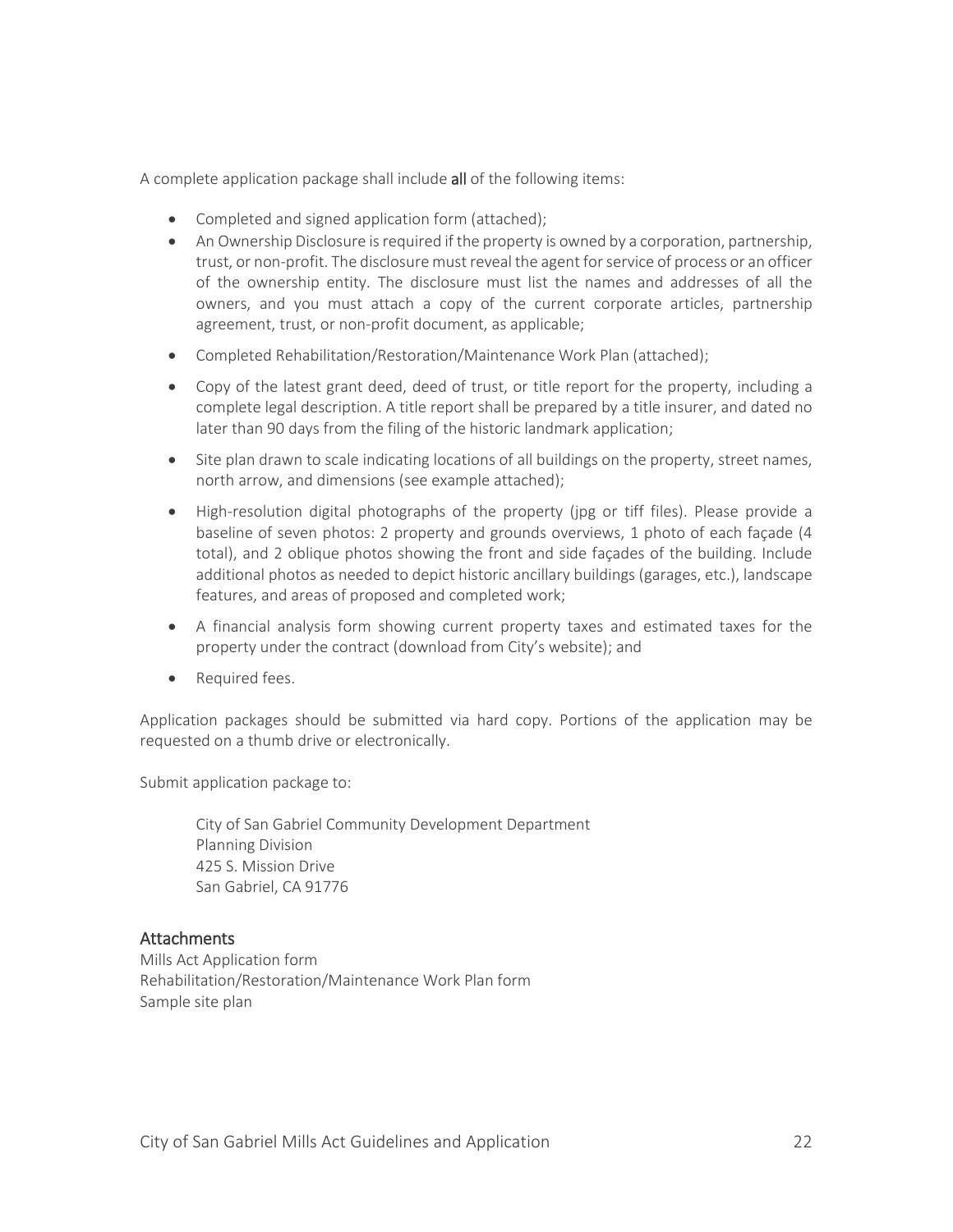# MILLS ACT CONTRACT PROGRAM City of San Gabriel Historic Preservation

### Purpose

The City of San Gabriel has adopted and established a number of incentives to encourage the rehabilitation, maintenance, and preservation of designated historic landmarks, including participation in the Mills Act Program. In order to apply for the Mills Act Tax Incentive Program, the historic resource must first be a designated historic resource, and must be listed as a local, state or national landmark. The Mills Act Contract is an agreement between the City of San Gabriel and the owner of a designated historic landmark. The agreement requires the owner of the property to undertake specific restoration tasks specified in the contract and to properly maintain the landmark. In exchange for this commitment, the property owner may benefit from a reduction in property taxes. A Mills Act Contract requires that the County Tax Assessor's Office assess the value of the landmark based on its current income potential, rather than future development potential. This can result in substantial property tax savings, especially to recent purchasers of property.

### Applicability

Upon designation of a historic resource, the property owner may apply for property tax relief to rehabilitate and maintain the historical and architectural character of their property. The purpose of providing such incentives is to encourage preservation, rehabilitation and maintenance of historic resources.

Qualifying properties must meet at least one of these criteria:

- 1. Individually listed on the National Register of Historic Places;
- 2. Individually listed on the California Register of Historical Resources;
- 3. A designated City of San Gabriel Historic Landmark;
- 4. A contributor to a designated Historic District.

Note: Not all historic properties are eligible. California law authorizes cities to enter into contracts ('Mills Acts Agreement") with the owners of qualified historic properties to provide a property tax reduction as an incentive for the use, maintenance, rehabilitation, and restoration of historically designated properties. This property tax abatement has been proven to be the single most important and effective means of encouraging the rehabilitation and maintenance of historic properties. The Mills Act contract also requires that the County Tax Assessor's Office assess the value of the historic resource based on the fair market rental rate, rather than future development potential.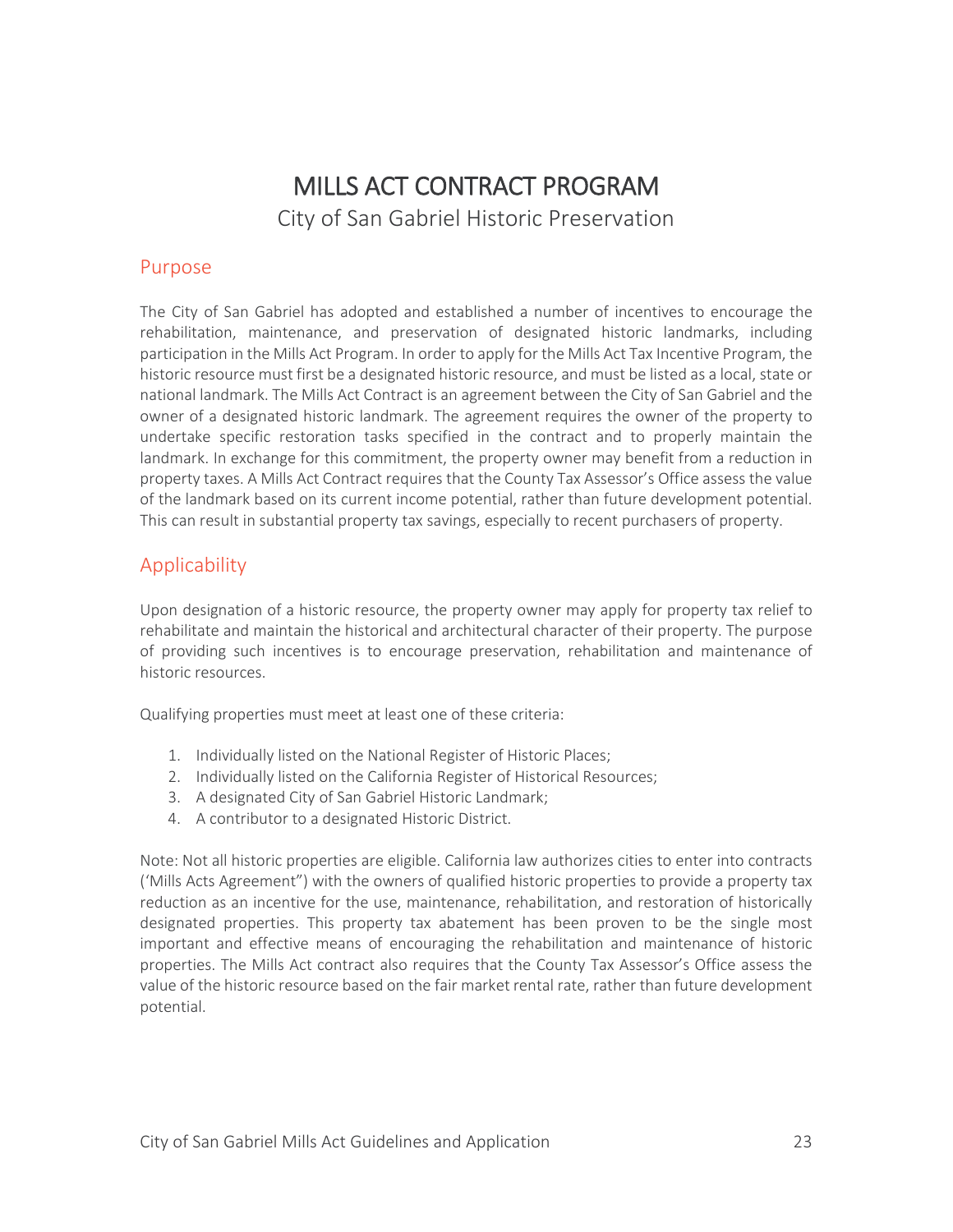### Term of Contract

A Mills Act contract is for 10 years initially with automatic yearly extensions on the anniversary date of the contract, and remains with the property when transferred. The rights and obligations of the contract are also binding upon all successive owners of the property during the life of the contract. To end the contract, either party must submit a notice of non-renewal which will terminate the contract at the end of the ten (10) year period.

A Mills Act contract may be cancelled or modified if the City Council finds, after written notice to the applicant and the property owner, either of the following conditions:

- a. The owner/applicant is responsible for noncompliance with any terms or conditions of the contract, or any provision in San Gabriel Municipal Code Chapter 23.18 (Historic Preservation Ordinance; or misrepresentation or fraud was used in the process of obtaining the contract.
- b. The subject property has been destroyed by fire, earthquake, flooding, or other calamity, or it has been taken by eminent domain.

If a Mills Act contract is cancelled due to noncompliance, the property owner shall be liable to the City for a cancellation fee equal to 12.5 percent of the current fair market value of the property.

### City of San Gabriel – Mills Act Application Review Process

A Mills Act contract is a monetary incentive that is granted by the City Council following review and recommendation by the Planning Commission. The application review process is as follows:

- 1. Application Submittal: Mills Act applications shall be submitted to the City by the end of June 30.
- 2. City Review and Commission Recommendation: Following the application submittal deadline, the Planning Commission will review all applications. Within 30 days from the beginning of review, the Planning Commission will make recommendations to the City Council on the merits of the proposed applications.
- 3. City Council Action: City Council may in its sole and absolute discretion authorize the execution of all Mills Act Contracts. Approval of contracts shall be procedural and shall not require a public hearing.